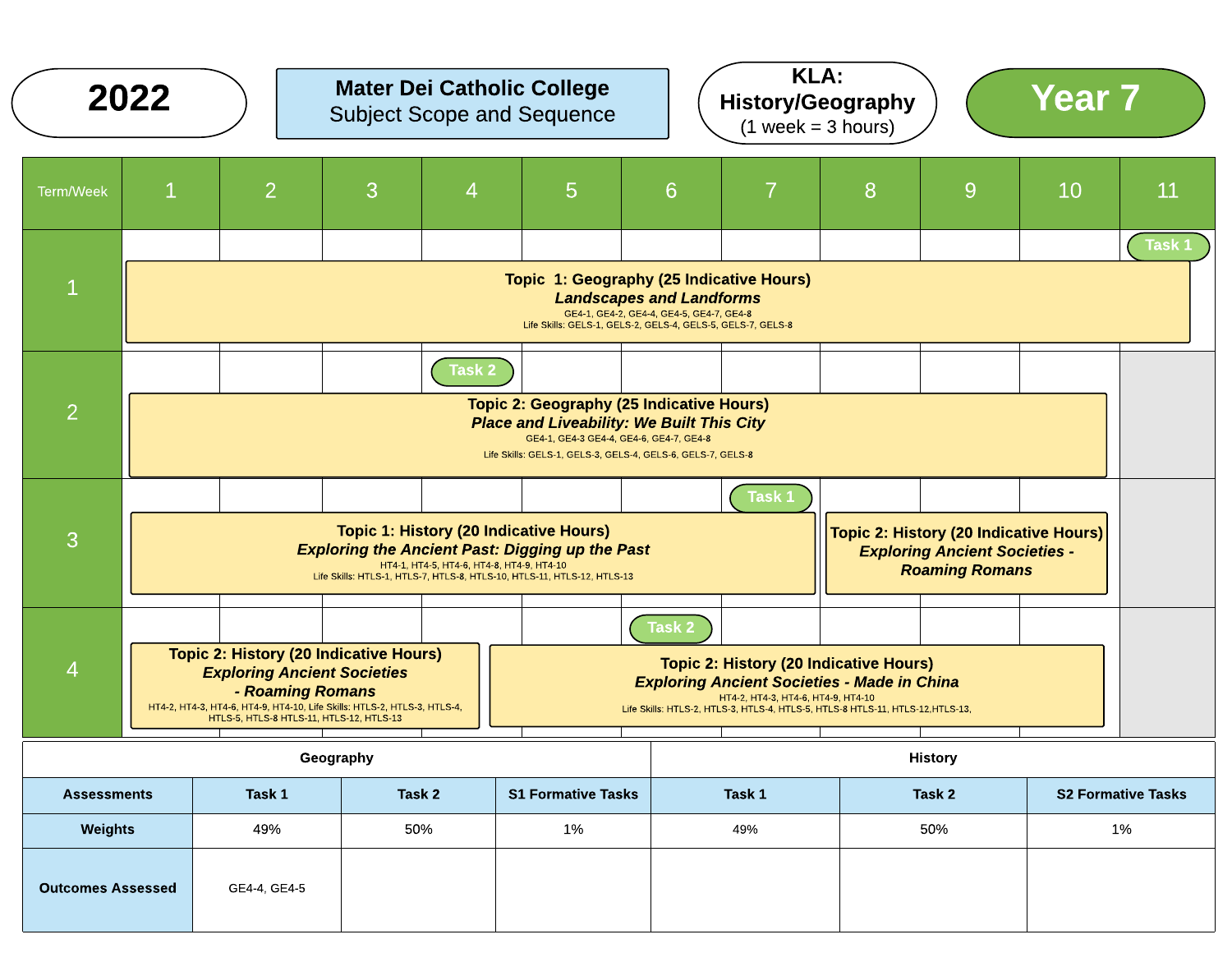|                | 2022         |                |                                                                                                                                                                                                                  | <b>Mater Dei Catholic College</b><br><b>Subject Scope and Sequence</b>                                                                                       |   |                                                                                                       | <b>KLA:</b><br>$(1 week = 3 hours)$ | <b>History/Geography</b>                                                                                                                                             |   | <b>Year 8</b>                                                                                                                            |  |
|----------------|--------------|----------------|------------------------------------------------------------------------------------------------------------------------------------------------------------------------------------------------------------------|--------------------------------------------------------------------------------------------------------------------------------------------------------------|---|-------------------------------------------------------------------------------------------------------|-------------------------------------|----------------------------------------------------------------------------------------------------------------------------------------------------------------------|---|------------------------------------------------------------------------------------------------------------------------------------------|--|
| Term/Week      | $\mathbf{1}$ | $\overline{2}$ | 3                                                                                                                                                                                                                | $\overline{4}$                                                                                                                                               | 5 | 6                                                                                                     | $\overline{7}$                      | 8                                                                                                                                                                    | 9 | 10                                                                                                                                       |  |
| $\mathbf{1}$   |              |                |                                                                                                                                                                                                                  | Topic 1 : Geography Interconnections (30 Indicative hours)                                                                                                   |   | Task 1<br>GE4-2, GE4-3, GE4-4, GE4-5, GE4-7, GE4-8<br>Life Skills: GEL2, GEL3, GEL4, GEL5, GEL7, GEL8 |                                     |                                                                                                                                                                      |   |                                                                                                                                          |  |
| $\overline{2}$ |              |                |                                                                                                                                                                                                                  | <b>Task 2</b><br>Topic 2: Geography Water in the world (30 Indicative hours) (Field Work)                                                                    |   | GE4-1, GE4-2, GE4-3, GE4-5, GE4-7, GE4-9<br>Life Skills: GEL1, GEL2, GEL3, GEL5, GEL7, GEL9           |                                     |                                                                                                                                                                      |   |                                                                                                                                          |  |
| 3              |              |                |                                                                                                                                                                                                                  | Topic 2 : History Shogun (18 Indicative hours)<br>HT4-2, HT4-4, HT4-6, HT4-7, HT4-9, HT4-10<br>Life Skills: HTLS-2, HTLS-6, HTLS-8, HTLS-9, HTLS-11, HTLS-13 |   |                                                                                                       |                                     |                                                                                                                                                                      |   | Task 3<br>opic 1: History Vicious<br><b>Vikings/Overview</b><br>$\blacktriangleright$ incorporated (24 Indicative<br>hours) (Site Study) |  |
| $\overline{4}$ |              |                | <b>Topic 1: History Vicious Vikings/Overview incorporated</b><br>(24 Indicative hours) (Site Study)<br>HT4-3, HT4-5, HT4-7, HT4-8, HT4-9, HT4-10<br>Life Skills: HTLS-3, HTLS-4 HTLS-7, HTLS-9, HTLS-11, HTLS-13 | <b>Task 4</b>                                                                                                                                                |   |                                                                                                       |                                     | Topic 3 : History Mongul Expansion (21 Indicative hours)<br>HT4-2, HT4-3, HT4-4, HT4-6, T4-7, HT4-10<br>Life Skills: HTLS-2, HTLS-3, HTLS-6, HTLS-8, HTLS-9, HTLS-13 |   |                                                                                                                                          |  |

|                          | <b>History</b>                    |                                              | Geography                 |                                             |                                      |                           |
|--------------------------|-----------------------------------|----------------------------------------------|---------------------------|---------------------------------------------|--------------------------------------|---------------------------|
| <b>Assessments</b>       | Task 1 - Inquiry task $\parallel$ | Task 2 - Inquiry task                        | <b>S1 Formative Tasks</b> | Task 1 - Inquiry task                       | Task 2 - Fieldwork report            | <b>S2 Formative Tasks</b> |
| Weights                  | 49%                               | 50%                                          | 1%                        | 49%                                         | 50%                                  | 1%                        |
| <b>Outcomes Assessed</b> | HT4-7, HT4-8 HT4-9,<br>HT4-10     | HT4-2, HT4-4, HT4-6,<br>HT4-7, HT4-9, HT4-10 |                           | GE4-1, GE4-2, GE4-4, GE4-5,<br>GE4-7, GE4-8 | GE4-2, GE4-3, GE4-5, GE4-7,<br>GE4-8 |                           |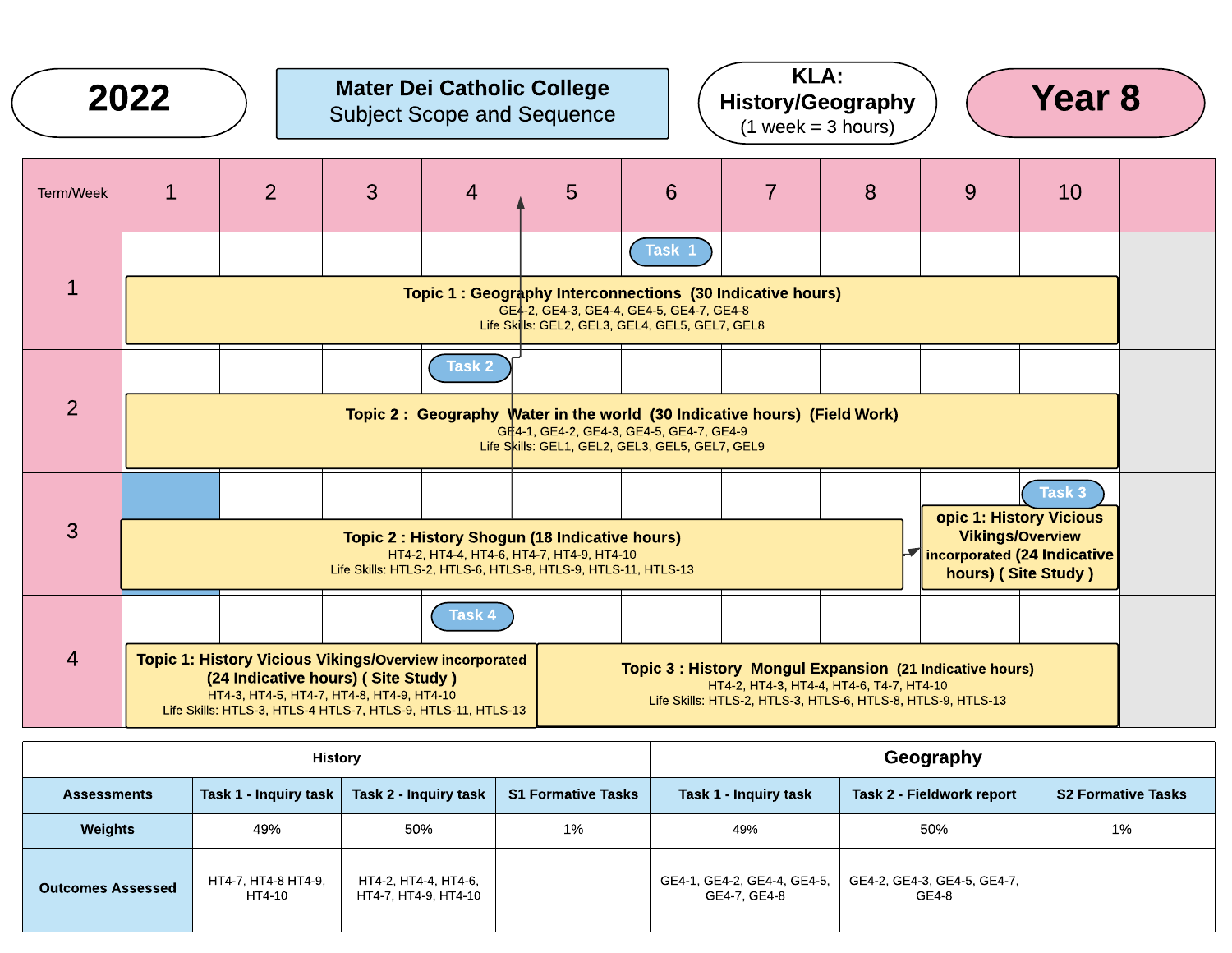# $2022$  ) Mater Dei Catholic College  $(1 \text{ week} = 3 \text{ hours})$  (Year 9) Subject Scope and Sequence





| <b>Term/Week</b> | $\mathbf{1}$                                                                                                                                                                            | $\overline{2}$ | 3                                   | 4             | $5\phantom{1}$                                                                                                                                                                                                               | 6                                                                                | 7      | 8                                                                                                                                                                                            | 9      | 10 |  |
|------------------|-----------------------------------------------------------------------------------------------------------------------------------------------------------------------------------------|----------------|-------------------------------------|---------------|------------------------------------------------------------------------------------------------------------------------------------------------------------------------------------------------------------------------------|----------------------------------------------------------------------------------|--------|----------------------------------------------------------------------------------------------------------------------------------------------------------------------------------------------|--------|----|--|
|                  |                                                                                                                                                                                         |                |                                     |               |                                                                                                                                                                                                                              |                                                                                  | Task 1 |                                                                                                                                                                                              |        |    |  |
|                  |                                                                                                                                                                                         |                |                                     |               |                                                                                                                                                                                                                              | Topic One: History (25 Indicative hours)<br>HT5.1 HT5.2 HT5.4 HT5.6 HT5.9 HT5.10 |        | The Making of the Modern World (Overview incorporated) Depth Study 1: Making a Better World? (Movement of Peoples)<br>Life Skills: HTLS-3, HTLS-4, HTLS-6, HTLS-8, HTLS-11, HTLS-12, HTLS-13 |        |    |  |
|                  |                                                                                                                                                                                         |                | <b>Site Study</b><br><b>History</b> | <b>NAPLAN</b> | Task 2                                                                                                                                                                                                                       |                                                                                  |        |                                                                                                                                                                                              |        |    |  |
| $\overline{2}$   |                                                                                                                                                                                         |                |                                     |               | <b>Topic Two: History (25 Indicative Hours)</b><br>Depth Study 3: Australians at War (World Wars I and II)<br>HT5.1 HT5.2 HT5.4 HT5.7 HT5.9 HT5.10<br>Life Skills: HTLS-3, HTLS-4, HTLS-6, HTLS-8, HTLS-11, HTLS-12, HTLS-13 |                                                                                  |        |                                                                                                                                                                                              |        |    |  |
|                  |                                                                                                                                                                                         |                |                                     |               |                                                                                                                                                                                                                              |                                                                                  |        |                                                                                                                                                                                              | Task 1 |    |  |
| 3                | Topic One: Geography (25 Indicative hours) Sustainable Biomes<br>$GE5 - 1$ , $GE5 - 2$ , $GE5 - 3$ , $GE5 - 5$ , $GE5 - 7$ $GE5 - 8$<br>Life Skills: GEL1, GEL2, GEL3, GEL5, GEL7, GEL8 |                |                                     |               |                                                                                                                                                                                                                              |                                                                                  |        |                                                                                                                                                                                              |        |    |  |
|                  |                                                                                                                                                                                         |                |                                     | <b>Task 2</b> |                                                                                                                                                                                                                              |                                                                                  |        |                                                                                                                                                                                              |        |    |  |
| Ζ                | <b>Topic Two: Geography (25 Indicative hours) Changing Places</b><br>$GE5 - 2$ , $GE5 - 3$ , $GE5 - 5$ , $GE5 - 7$ , $GE5 - 8$<br>Life Skills: GEL2, GEL3, GEL5, GEL7, GEL8             |                |                                     |               |                                                                                                                                                                                                                              |                                                                                  |        |                                                                                                                                                                                              |        |    |  |

| <b>History</b>           |                                              |                                                                      |                           | Geography                                  |                                                                      |                           |
|--------------------------|----------------------------------------------|----------------------------------------------------------------------|---------------------------|--------------------------------------------|----------------------------------------------------------------------|---------------------------|
| <b>Assessments</b>       | Task 1 - Research                            | Task 2 - Inquiry                                                     | <b>S1 Formative Tasks</b> | Task 1 - Research                          | Task 2 - Inquiry                                                     | <b>S2 Formative Tasks</b> |
| Weights                  | 50%                                          | 49%                                                                  | 1%                        | 50%                                        | 49%                                                                  | 1%                        |
| <b>Outcomes Assessed</b> | HT5.1, HT5.2, HT5.4,<br>HT5.6, HT5.9, HT5.10 | HT5.1 HT5.2, HT5.3,<br>HT5.4 HT5.5 HT5.6 HT5.7<br>HT5.8 HT5.9 HT5.10 |                           | GE5.1, GE5.2, GE5.3, GE5.5,<br>GE5.7 GE5.8 | GE5.1, GE5.2, GE5.3, GE5.5.<br>GE5.6, GE5.7, GE5.8, GE5.9,<br>GE5.10 |                           |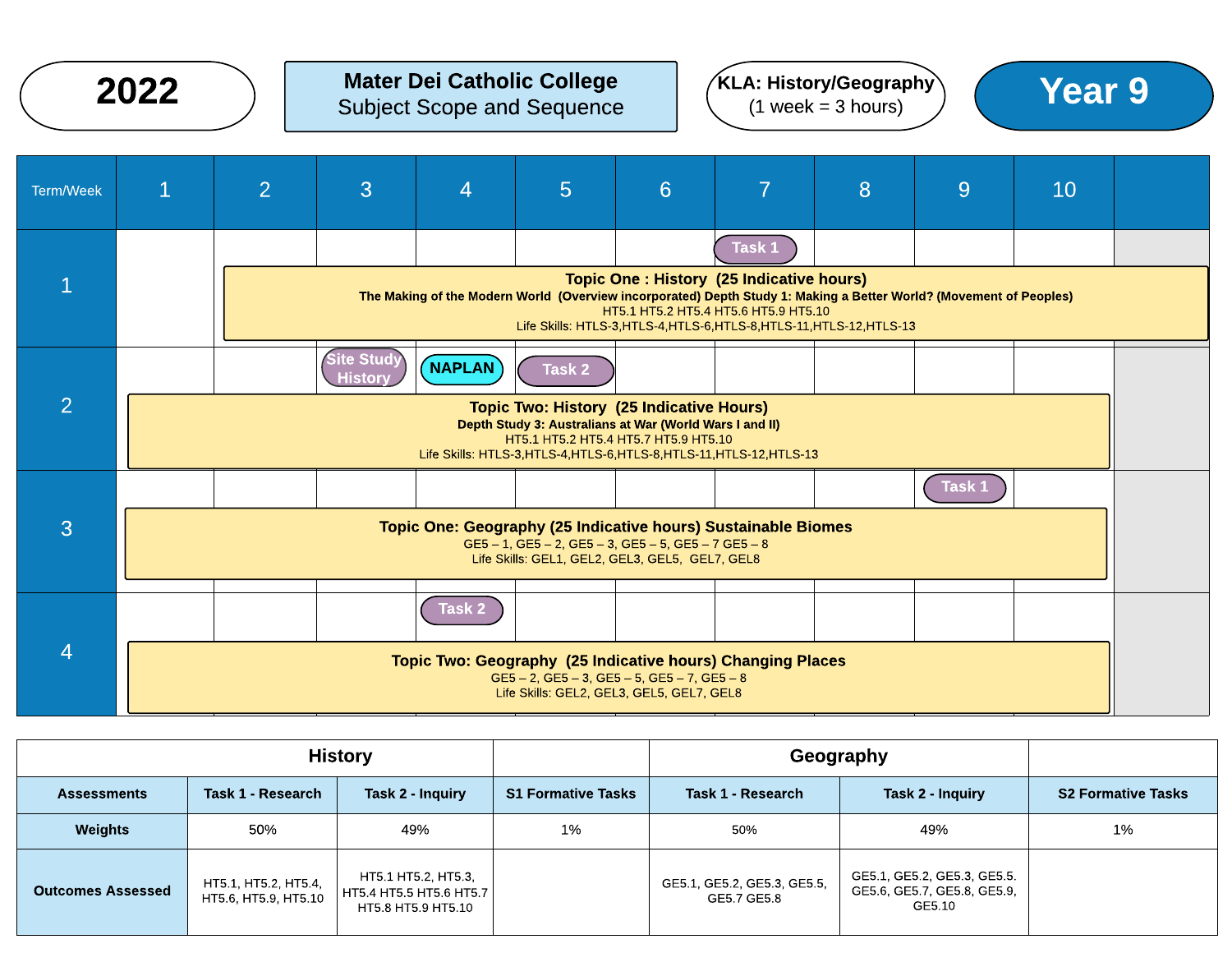

# $2022$  ) Mater Dei Catholic College  $(1.50R)$  (The Subject Scope and Sequence ) (1.50RTNIGHT = 5 hours) Subject Scope and Sequence





| Term/Week      | $\mathbf{1}$ | $\overline{2}$ | 3                                                                                                                                  | $\overline{4}$ | $\overline{5}$                                                                                                  | 6      | $\overline{7}$ | 8      | 9 | 10 | 11 |
|----------------|--------------|----------------|------------------------------------------------------------------------------------------------------------------------------------|----------------|-----------------------------------------------------------------------------------------------------------------|--------|----------------|--------|---|----|----|
|                |              |                |                                                                                                                                    |                |                                                                                                                 |        | Task 1         |        |   |    |    |
|                |              |                | <b>CORE: Consumer &amp; Financial Decisions (25 Indicative hours)</b><br>Outcomes COM5.1, 5.2, 5.3, 5.4, 5.5, 5.6, 5.7, 5.8, 5.9   |                |                                                                                                                 |        |                |        |   |    |    |
|                |              |                | <b>NAPLAN</b>                                                                                                                      |                |                                                                                                                 | Task 2 |                |        |   |    |    |
| 2              |              |                | <b>OPTION: Travel (25 Indicative hours</b><br>Outcomes COM5.1, 5.2, 5.4, 5.5, 5.6, 5.7, 5.8, 5.9                                   |                |                                                                                                                 |        |                |        |   |    |    |
|                |              |                |                                                                                                                                    |                |                                                                                                                 |        |                | Task 3 |   |    |    |
| 3              |              |                | <b>CORE - Law, Society and Political Involvement (25 Indicative hours)</b><br>Outcomes 5.1, 5.2, 5.3, 5.4, 5.5, 5.6, 5.7, 5.8, 5.9 |                |                                                                                                                 |        |                |        |   |    |    |
|                |              |                |                                                                                                                                    |                | Task 4                                                                                                          |        |                |        |   |    |    |
| $\overline{4}$ |              |                |                                                                                                                                    |                | <b>OPTION: Towards Independence (25 Indicative hours)</b><br>Outcomes COM5.1, 5.2, 5.4, 5.5, 5.6, 5.7, 5.8, 5.9 |        |                |        |   |    |    |

| <b>Assessments</b>       | <b>Task 1</b>           | Task 2                                                                                      | Task 3 | Task 4                                                | <b>Formative Tasks</b> |
|--------------------------|-------------------------|---------------------------------------------------------------------------------------------|--------|-------------------------------------------------------|------------------------|
| <b>Weights</b>           | 25%                     | 24%                                                                                         | 25%    | 24%                                                   | 2%                     |
| <b>Outcomes Assessed</b> | 5.1, 5.4, 5.7, 5.8, 5.9 | $\vert$ 5.3, 5.4, 5.5, 5.6, 5.7, 5.8, 5.9 $\vert$ 5.2, 5.4, 5.5, 5.6, 5.7, 5.8, 5.9 $\vert$ |        | $\vert$ 5.1, 5.2, 5.3, 5.4, 5.5 5.6, 5.7,<br>5.8, 5.9 |                        |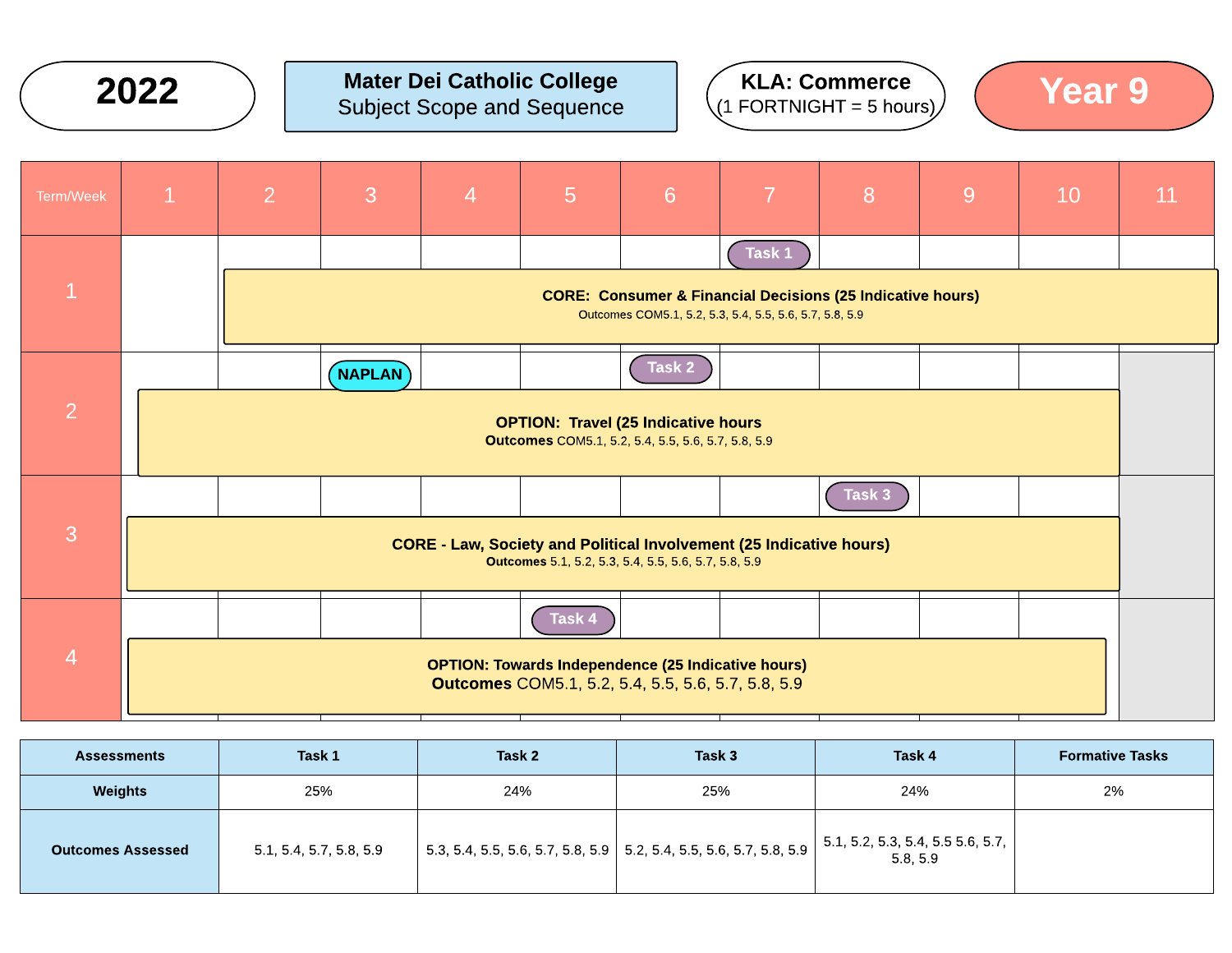

## Mater Dei Catholic College Mater Dei Catholic College<br>Subject Scope and Sequence  $\left( \begin{array}{c} \text{NEN:} \\ \text{History/Geography} \end{array} \right)$   $\left( \begin{array}{c} \text{Year 10} \\ \text{Year 21} \end{array} \right)$







|                          |                     | <b>History</b>                                        |                     | Geography                     |                                                           |                           |
|--------------------------|---------------------|-------------------------------------------------------|---------------------|-------------------------------|-----------------------------------------------------------|---------------------------|
| <b>Assessments</b>       | Task 1 : Inquiry    | Task 2 : Research                                     | <b>S1 Formative</b> | Task 1 : Skills               | Task 2 : Inquiry                                          | <b>S2 Formative Tasks</b> |
| <b>Weights</b>           | 49%                 | 50%                                                   |                     | 50%                           | 49%                                                       | 2%                        |
| <b>Outcomes Assessed</b> | HT5-3, HT5-6, HT5-9 | Ht5-1, HT5-2, HT5-3,<br>HT5-4, HT5-6, HT5-7,<br>HT5-9 |                     | GE5-2, GE5-3, GE5-5,<br>GE5-8 | GE5-1, GE5-2, GE5-3, GE5-4,<br>GE5-5, GE5-6, GE5.7, GE5.8 |                           |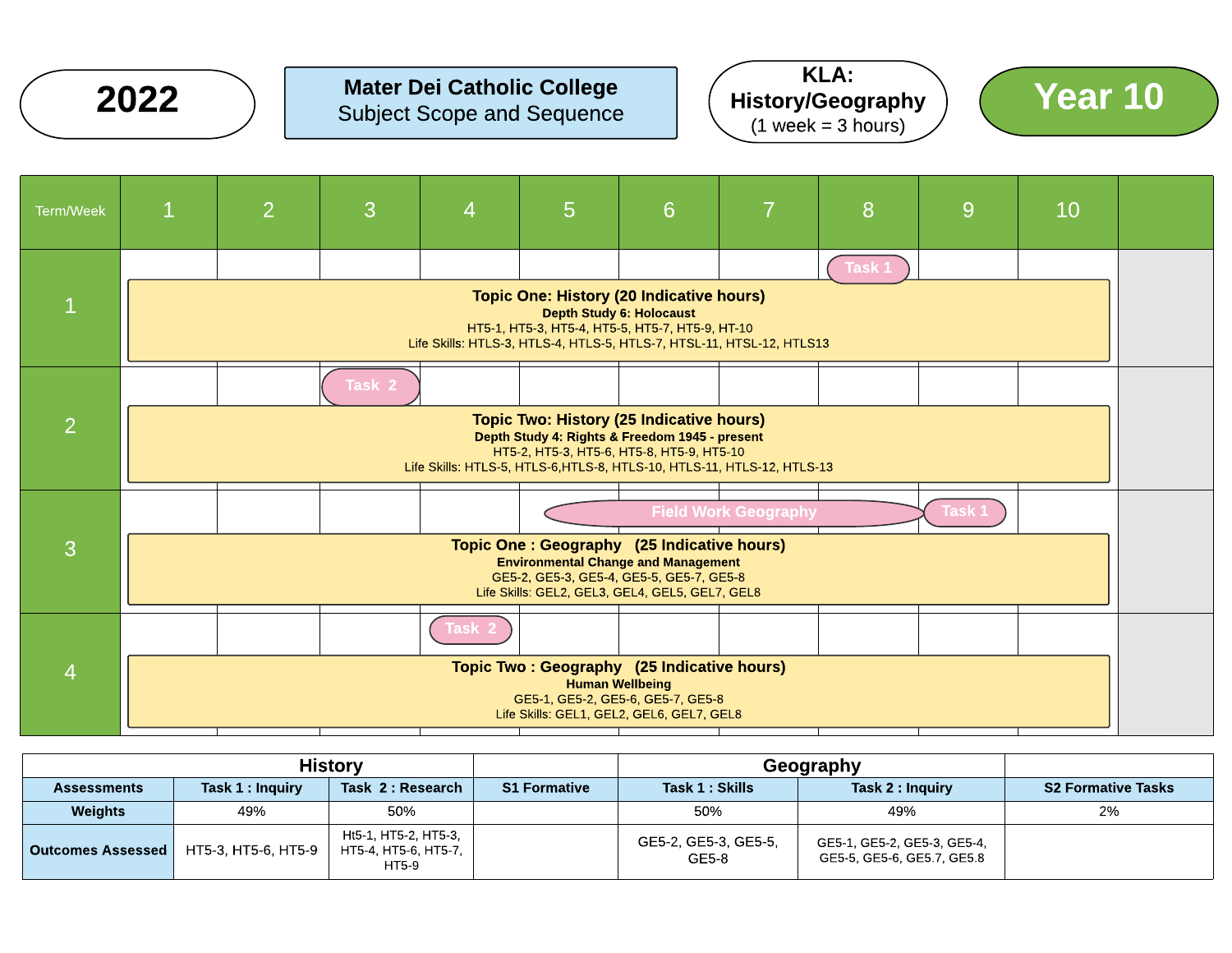

# $2022$  ) Mater Dei Catholic College  $(1.50R)$  ( $\frac{1.00R}{200R}$   $(1.50R)$   $(1.50R)$   $(1.50R)$   $(1.50R)$   $(1.50R)$   $(1.50R)$   $(1.50R)$   $(1.50R)$   $(1.50R)$   $(1.50R)$   $(1.50R)$   $(1.50R)$   $(1.50R)$   $(1.50R)$   $(1.50R)$   $(1.50R$ Subject Scope and Sequence





| Term/Week      | $\mathbf{1}$ | $\overline{2}$                                                                                                                   | 3                                                                                                                                    | $\overline{4}$ | $\overline{5}$                                                                                                  | $6\overline{6}$ | $\overline{7}$ | 8      | 9      | 10 | 11 |
|----------------|--------------|----------------------------------------------------------------------------------------------------------------------------------|--------------------------------------------------------------------------------------------------------------------------------------|----------------|-----------------------------------------------------------------------------------------------------------------|-----------------|----------------|--------|--------|----|----|
|                |              |                                                                                                                                  |                                                                                                                                      |                |                                                                                                                 |                 |                | Task 1 |        |    |    |
|                |              |                                                                                                                                  | <b>CORE: Law, Society and Political Involvement (25 Indicative hours)</b><br>Outcomes COM5.1, 5.2, 5.3, 5.4, 5.5, 5.6, 5.7, 5.8, 5.9 |                |                                                                                                                 |                 |                |        |        |    |    |
|                |              |                                                                                                                                  |                                                                                                                                      |                |                                                                                                                 | Task 2          |                |        |        |    |    |
| $\overline{2}$ |              | <b>OPTION: Travel (25 Indicative hours)</b><br>Outcomes COM5.1, 5.2, 5.4, 5.5, 5.6, 5.7, 5.8, 5.9                                |                                                                                                                                      |                |                                                                                                                 |                 |                |        |        |    |    |
|                |              |                                                                                                                                  |                                                                                                                                      |                |                                                                                                                 |                 |                |        | Task 3 |    |    |
| 3              |              | <b>CORE - The Economic and Business Environment (25 Indicative hours)</b><br>Outcomes 5.1, 5.2 5.3, 5.4, 5.5, 5.6, 5.7, 5.8, 5.9 |                                                                                                                                      |                |                                                                                                                 |                 |                |        |        |    |    |
|                |              |                                                                                                                                  |                                                                                                                                      |                | Task 4                                                                                                          |                 |                |        |        |    |    |
| $\overline{4}$ |              |                                                                                                                                  |                                                                                                                                      |                | <b>OPTION: Towards Independence (25 Indicative hours)</b><br>Outcomes COM5.1, 5.2, 5.4, 5.5, 5.6, 5.7, 5.8, 5.9 |                 |                |        |        |    |    |

| <b>Assessments</b>       | Task 1                  | Task 2                                                                                      | Task 3 | Task 4                                         | <b>Formative Tasks</b> |
|--------------------------|-------------------------|---------------------------------------------------------------------------------------------|--------|------------------------------------------------|------------------------|
| <b>Weights</b>           | 25%                     | 24%                                                                                         | 25%    | 24%                                            | 2%                     |
| <b>Outcomes Assessed</b> | 5.1, 5.4, 5.7, 5.8, 5.9 | $\vert$ 5.3, 5.4, 5.5, 5.6, 5.7, 5.8, 5.9 $\vert$ 5.2, 5.4, 5.5, 5.6, 5.7, 5.8, 5.9 $\vert$ |        | 5.1, 5.2, 5.3, 5.4, 5.5, 5.6, 5.7,<br>5.8, 5.9 |                        |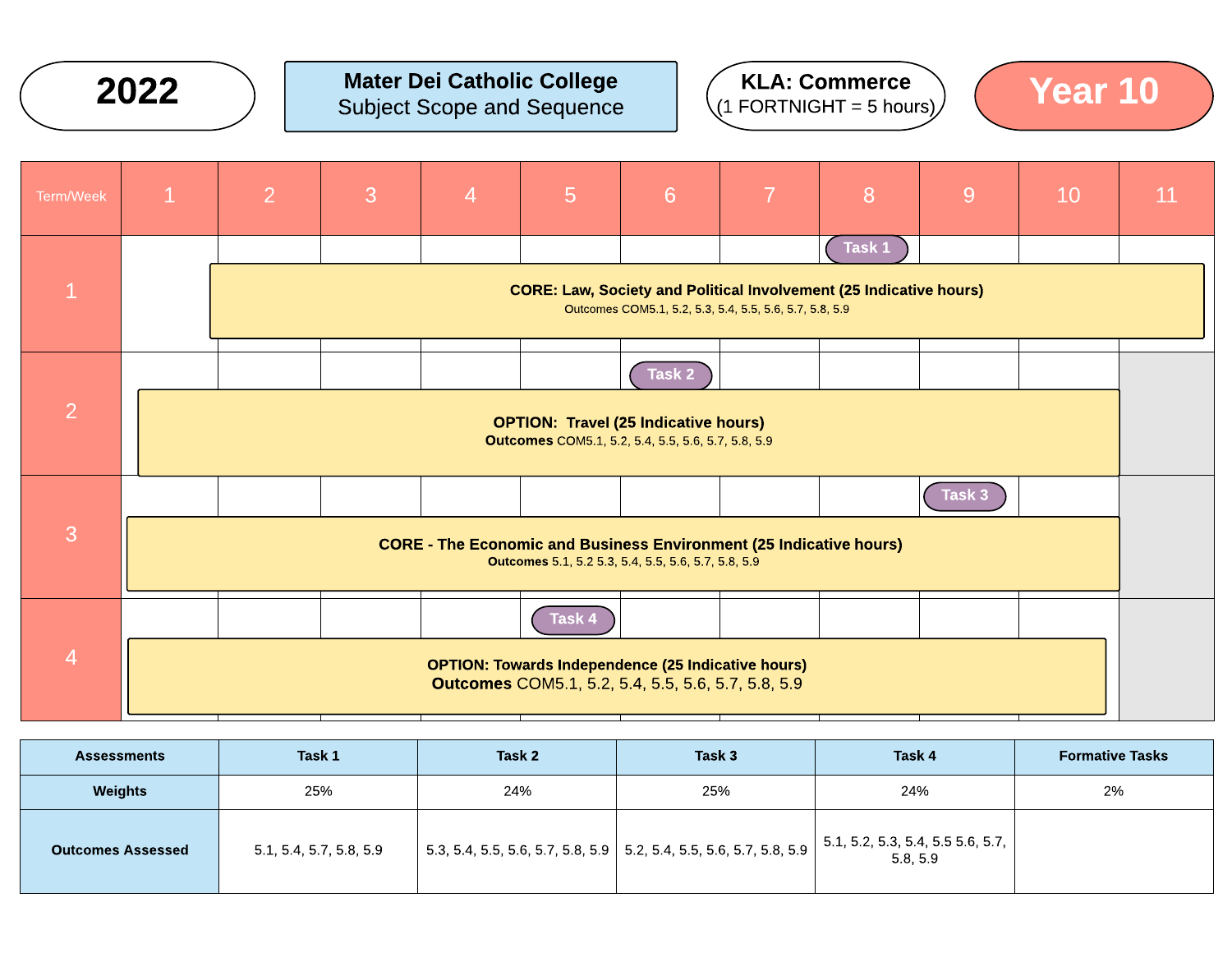

# $2022$  ) Mater Dei Catholic College  $(1 \text{ week} = 4 \text{ hours})$  (Year 11 Subject Scope and Sequence

#### KLA: Ancient History  $(1$  week = 4 hours)



| <b>Task 1 Source Anaylsis</b><br><b>Assessments</b> |                        | <b>Task 2 Research and Data Collection</b> | Task 3 Exam                                          |
|-----------------------------------------------------|------------------------|--------------------------------------------|------------------------------------------------------|
| <b>Weights</b>                                      | 35%                    | 35%                                        | 30%                                                  |
| <b>Outcomes Assessed</b>                            | AH11-6, AH11-7, AH11-9 | AH11-3, AH11-10                            | AH11-1, AH11-2, AH11-4, AH11-5, AH11-8,  <br>AH11-10 |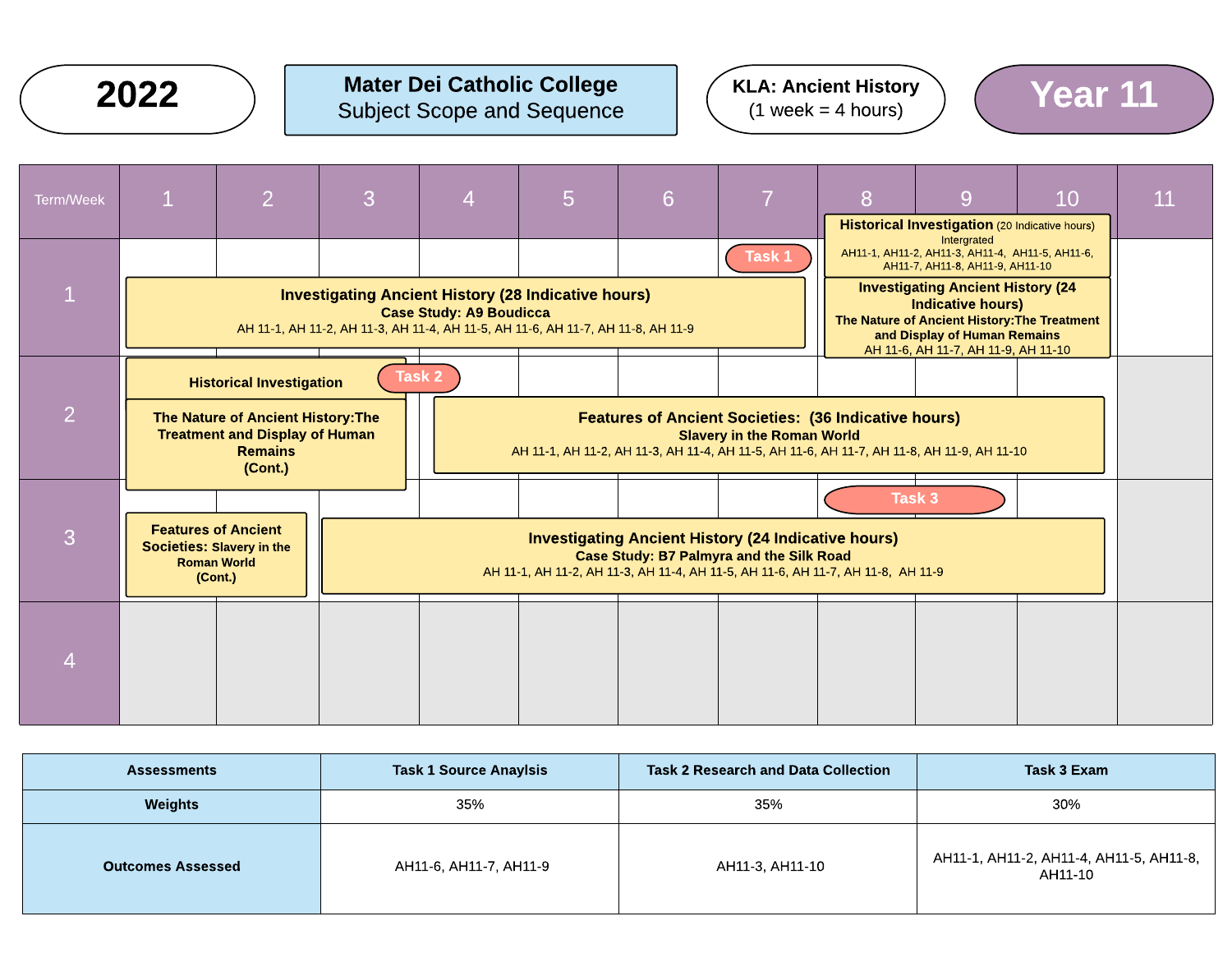

#### Mater Dei Catholic College Subject Scope and Sequence 2022 Mater Dei Catholic College  $(3 \text{ weeks} = 4 \text{ hours})$   $(4 \text{ weeks} = 4 \text{ hours})$   $(5 \text{ weeks} = 4 \text{ hours})$







| <b>Assessments</b>       | <b>Task 1 Research</b> | Task 2 Small business plan | Task 3 End of Prelim Exam |
|--------------------------|------------------------|----------------------------|---------------------------|
| Weights                  | 25%                    | 35%                        | 40%                       |
| <b>Outcomes Assessed</b> | P2, P7, P8             | P4, P8, P9                 | P1, P3, P5, P6, P10       |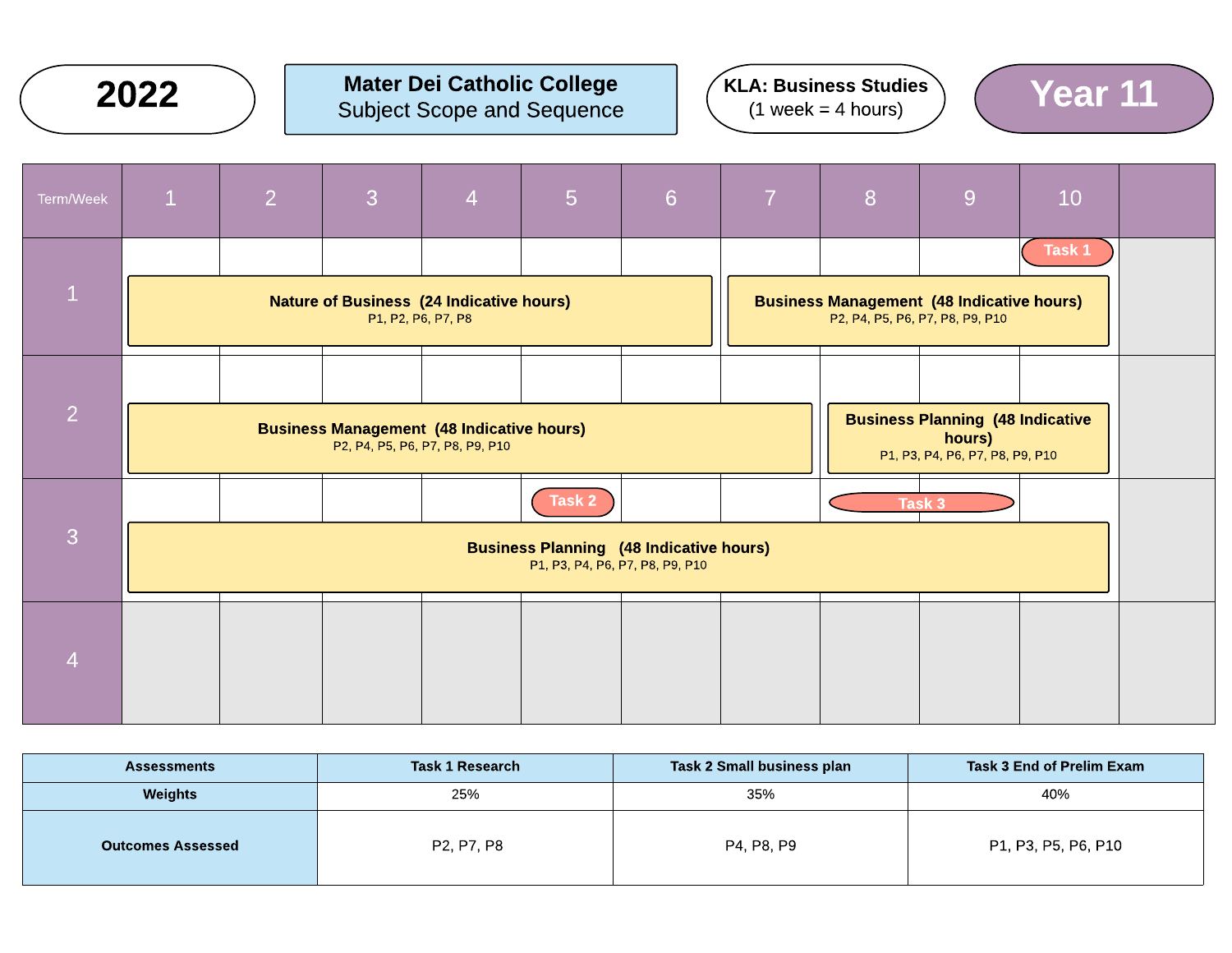

#### Mater Dei Catholic College Subject Scope and Sequence 2022  $\bigcap$  Mater Dei Catholic College  $\bigcap_{(1 \text{ week} = 4 \text{ hours})}$  (Year 11)







| <b>Assessments</b>       | <b>Case Study</b>      | <b>Senior Geography Project (SGP)</b> | <b>Research - Global Challange</b> |
|--------------------------|------------------------|---------------------------------------|------------------------------------|
| Weights                  | 35%                    | 30%                                   | 35%                                |
| <b>Outcomes Assessed</b> | P1, P2, P3, P6, P7, P8 | P5, P6, P7, P8                        | P1, P4, P5, P6, P8, P12            |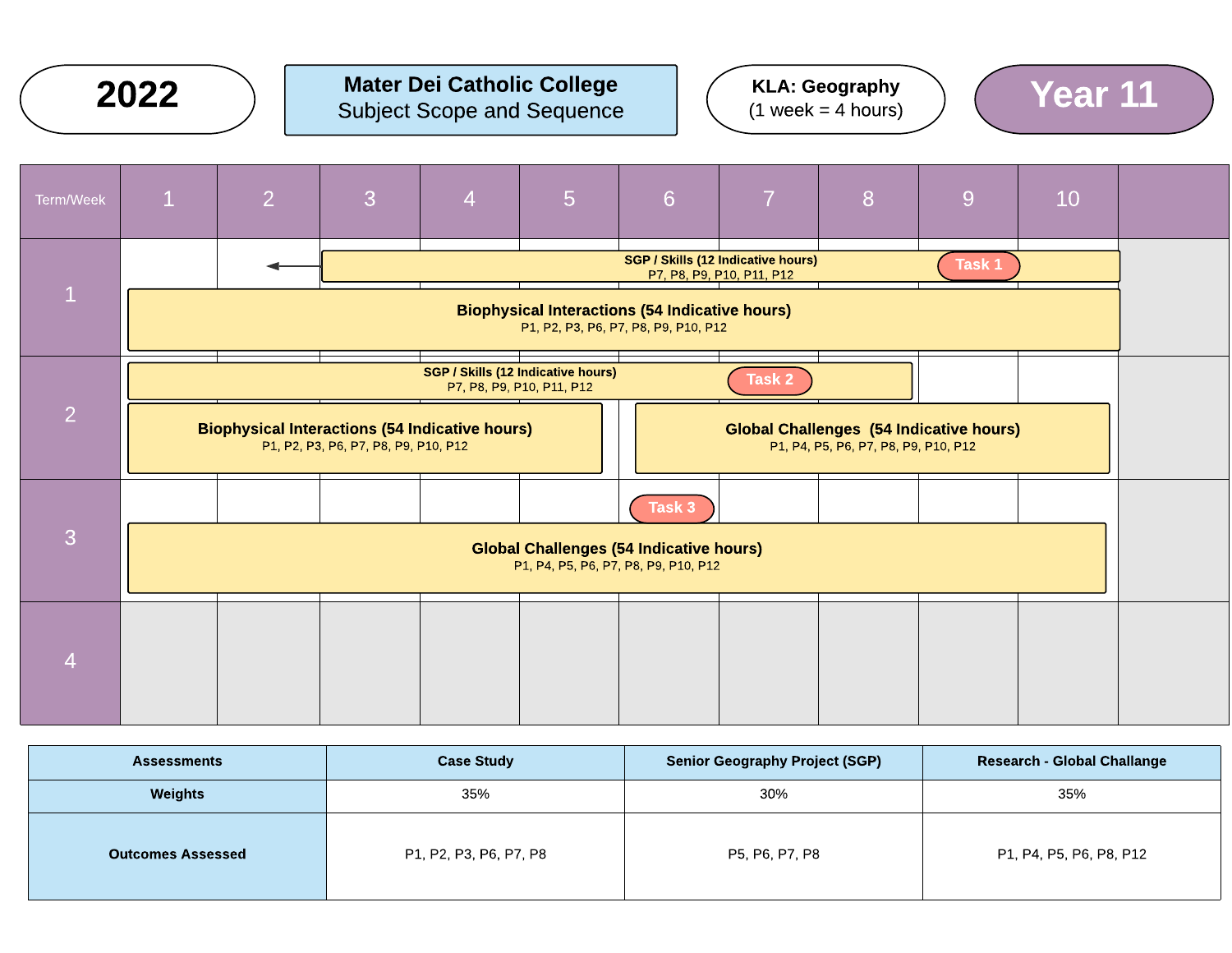|                | 2022                                                                                         |                                                                                          |                                |                | <b>Mater Dei Catholic College</b><br><b>Subject Scope and Sequence</b> |                                                                                                 |                | <b>KLA: Legal Studies</b><br>$(1 week = 4 hours)$ |        | Year 11 |    |
|----------------|----------------------------------------------------------------------------------------------|------------------------------------------------------------------------------------------|--------------------------------|----------------|------------------------------------------------------------------------|-------------------------------------------------------------------------------------------------|----------------|---------------------------------------------------|--------|---------|----|
| Term/Week      | $\mathbf{1}$                                                                                 | $\overline{2}$                                                                           | 3                              | $\overline{4}$ | 5                                                                      | $6\overline{6}$                                                                                 | $\overline{7}$ | 8                                                 | 9      | 10      | 11 |
|                |                                                                                              |                                                                                          |                                |                |                                                                        |                                                                                                 |                |                                                   | Task 1 |         |    |
| $\mathbf{1}$   | <b>Core Part 1: The Legal System (Indicative hours 48)</b><br>P1, 2, 3, 4, 5, 6, 7, 8, 9, 10 |                                                                                          |                                |                |                                                                        |                                                                                                 |                |                                                   |        |         |    |
|                |                                                                                              |                                                                                          |                                |                | Task 2                                                                 |                                                                                                 |                |                                                   |        |         |    |
| $\overline{2}$ |                                                                                              | Core Part 1 : The Legal System (Indicative hours 48)                                     | P1, 2, 3, 4, 5, 6, 7, 8, 9, 10 |                |                                                                        | Core Part 2: The individual and the law (36 Indicative hours)<br>P1, 2, 3, 4, 5, 6, 7, 8, 9, 10 |                |                                                   |        |         |    |
|                |                                                                                              |                                                                                          |                                |                |                                                                        |                                                                                                 |                |                                                   | Task 3 |         |    |
| 3              |                                                                                              | <b>Core 3 : Law in Practice (Indicative hours 36)</b><br>P 1, 2, 3, 4, 5, 6, 7, 8, 9, 10 |                                |                |                                                                        |                                                                                                 |                |                                                   |        |         |    |
|                |                                                                                              |                                                                                          |                                |                |                                                                        |                                                                                                 |                |                                                   |        |         |    |
| $\overline{4}$ |                                                                                              |                                                                                          |                                |                |                                                                        |                                                                                                 |                |                                                   |        |         |    |

| <b>Assessments</b>       | <b>Research Task - The Legal System</b> | <b>Report/ - Law Reform Case Study</b> | <b>End of Preliminary Exam</b> |
|--------------------------|-----------------------------------------|----------------------------------------|--------------------------------|
| <b>Weights</b>           | 30%                                     | 30%                                    | 40%                            |
| <b>Outcomes Assessed</b> | P1, P2, P3, P8, P9                      | P4, P5, P6, P7, P8                     | P1, P2, P3, P6, P7, P9, P10    |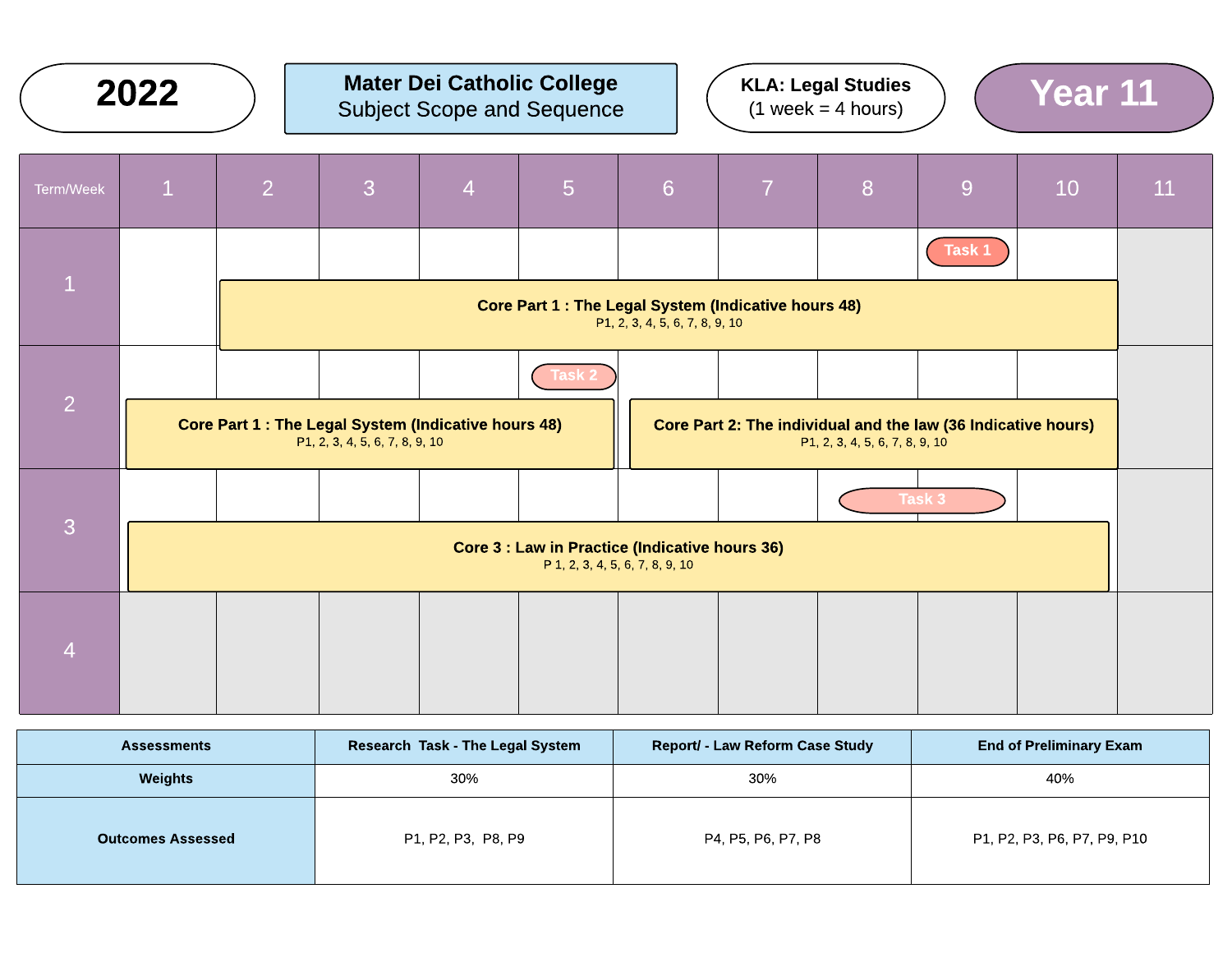

## $2022$  ) Mater Dei Catholic College  $(3.000)$  (XLA: Modern History ) (Year 11 Subject Scope and Sequence







| <b>Assessments</b>       | <b>Task 1 Source based task</b>                                   | <b>Task 2 Research and Essay</b>      | Task 3 Preliminary Exam        |  |  |
|--------------------------|-------------------------------------------------------------------|---------------------------------------|--------------------------------|--|--|
| Weights                  | 30%                                                               | 30%                                   | 40%                            |  |  |
| <b>Outcomes Assessed</b> | MH11-1, MH11-2, MH11-3, MH11-4, MH11-5,<br>MH11-6. MH11-7. MH11-9 | MH11-2, MH11-4, MH11-6 MH11-8, MH11-9 | MH11-1, MH11-3, MH11-5, MH11-9 |  |  |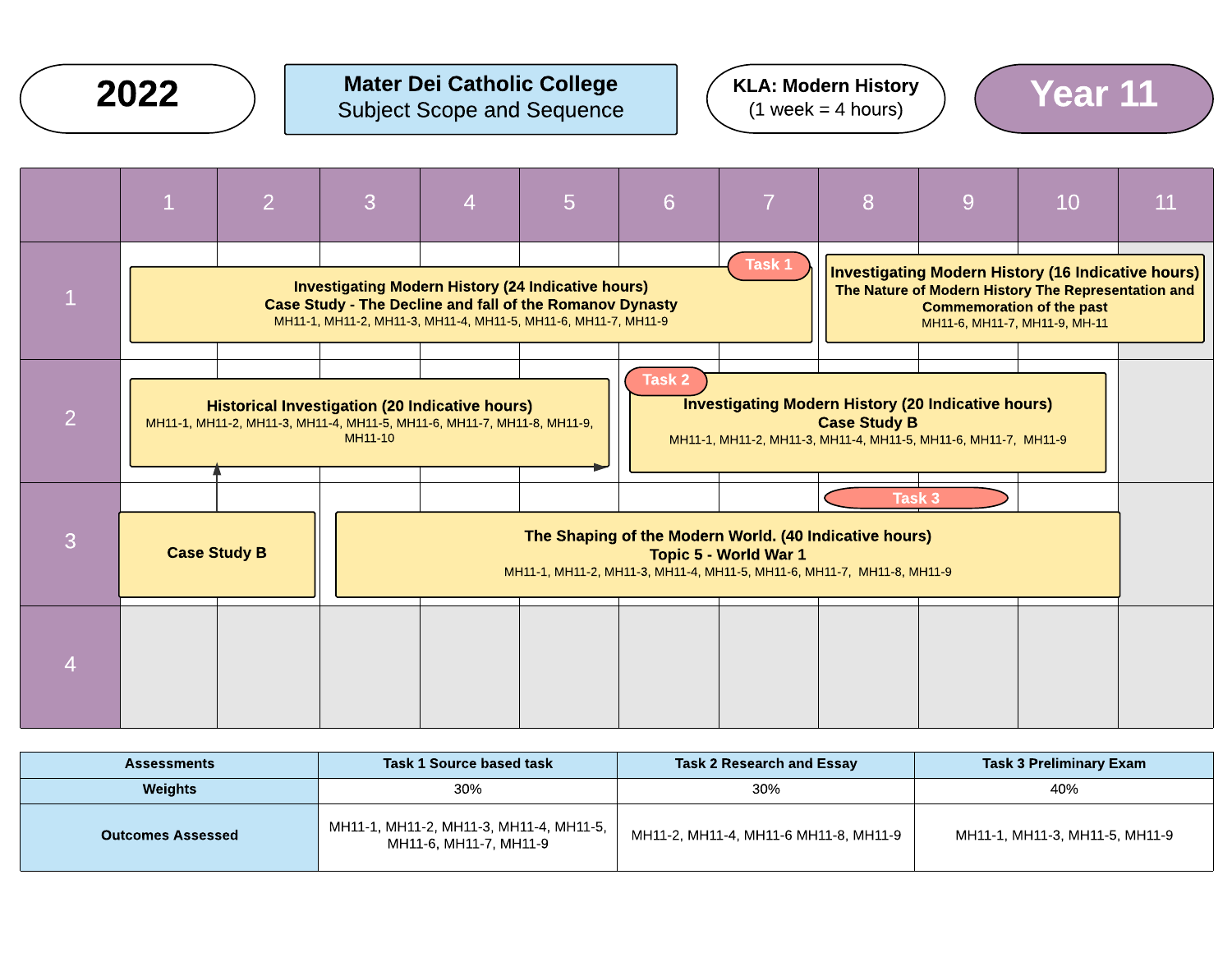

# $2022$  ) Mater Dei Catholic College  $(3.0006 \text{ m})$  (KLA: Society & Culture) (Year 11 Subject Scope and Sequence





| Term/Week      | $\mathbf{1}$                                                                                   | $\overline{2}$ | 3 | $\overline{4}$      | 5                                                                                           | 6 | 7                                                                                         | 8 | 9                                                                                                               | 10 | 11 |
|----------------|------------------------------------------------------------------------------------------------|----------------|---|---------------------|---------------------------------------------------------------------------------------------|---|-------------------------------------------------------------------------------------------|---|-----------------------------------------------------------------------------------------------------------------|----|----|
| $\mathbf{1}$   |                                                                                                |                |   | P1, P3, P6, P9, P10 | Topic 1: The Social and Cultural World (24 Indicative hours)                                |   |                                                                                           |   | Task 1<br><b>Topic 2: Personal and Social Identity</b><br>(48 Indicative hours)<br>P1, P2, P3, P5, P8, P10, P11 |    |    |
| $\overline{2}$ |                                                                                                |                |   |                     | Topic 2: Personal and Social Identity (48 Indicative hours)<br>P1, P2, P3, P5, P8, P10, P11 |   | Task 2<br><b>Topic 3: Intercultural</b><br><b>Communication</b><br>P1, P3, P4, P7, P8, P9 |   |                                                                                                                 |    |    |
| 3              | Task 3<br>Topic 3: Intercultural Communication (48 Indicative hours)<br>P1, P3, P4, P7, P8, P9 |                |   |                     |                                                                                             |   |                                                                                           |   |                                                                                                                 |    |    |
| $\overline{4}$ |                                                                                                |                |   |                     |                                                                                             |   |                                                                                           |   |                                                                                                                 |    |    |

| <b>Assessments</b>       | <b>Task 1 Primary Research</b> | <b>Task 2 Secondary Research</b> | Task 3 Preliminary Exam |
|--------------------------|--------------------------------|----------------------------------|-------------------------|
| Weights                  | 30%                            | 30%                              | 40%                     |
| <b>Outcomes Assessed</b> | P1, P3, P6, P9, P10            | P1, P2, P3, P5, P8, P10          | P3, P4, P7, P8, P9      |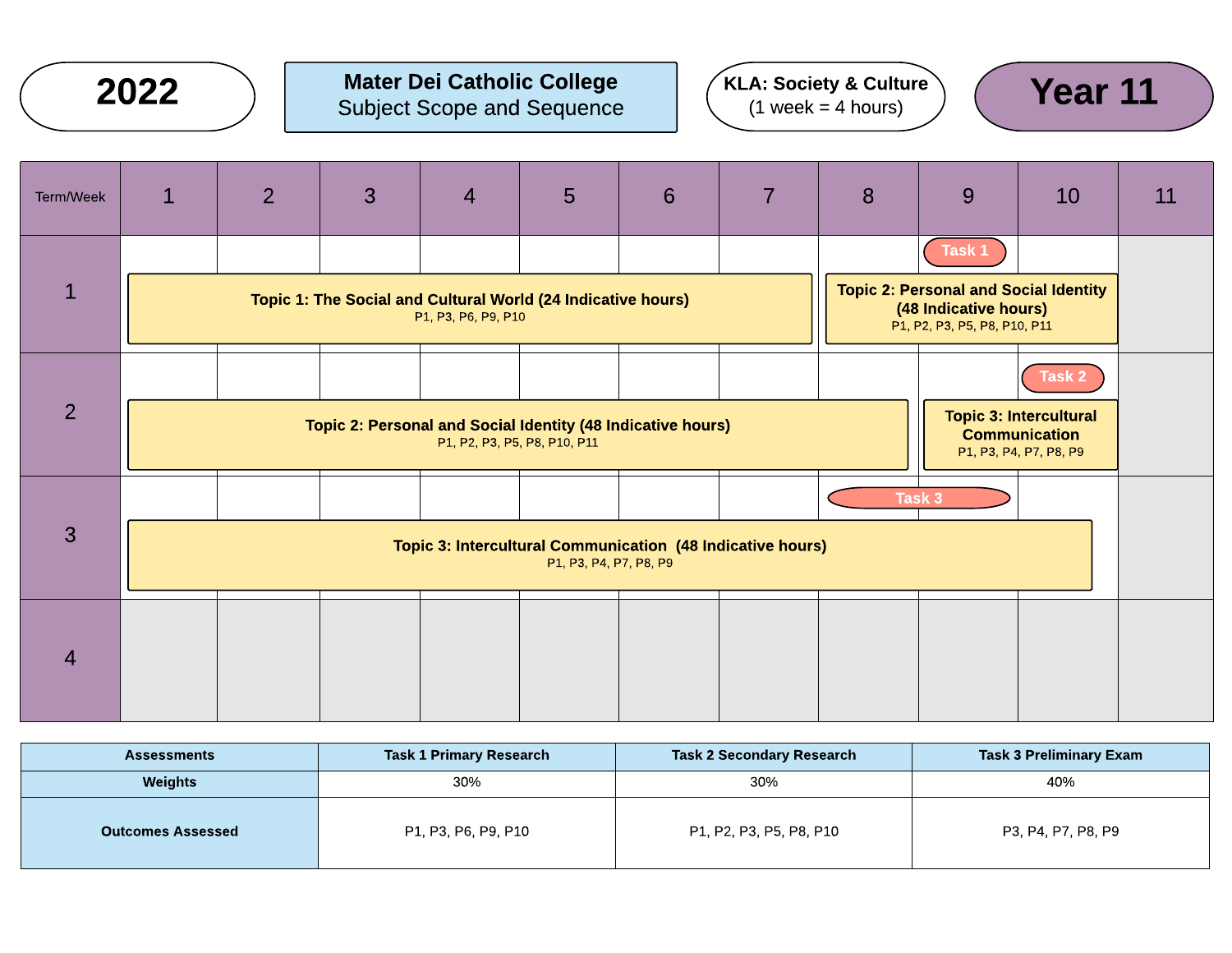



| <b>Assessments</b> | Task 1                 | <b>Task 2 Cities of Vesuvius</b> | <b>Task 3 Agrippina the Younger</b> | <b>Task 4 Trial HSC Exam</b>                                                          |
|--------------------|------------------------|----------------------------------|-------------------------------------|---------------------------------------------------------------------------------------|
| <b>Weights</b>     | 25%                    | 25%                              | 30%                                 | 20%                                                                                   |
| comes Assessed:    | AH12-5. AH12-7. AH12-9 | AH12-6, AH12-8, AH12-9           | AH12-2. AH12-4                      | AH12-1, AH12-2, AH12-3, AH12-4,<br>AH12-5, AH12-6, AH12-7, AH12-8,<br>AH12-9. AH12-10 |



**Outcomes Assessed** 

 $2022$  ) Mater Dei Catholic College  $(1 \text{ week} = 4 \text{ hours})$   $(1 \text{ week} = 4 \text{ hours})$   $(2 \text{ year } 12)$ Subject Scope and Sequence

| Term/Week      | $\mathbf{1}$                                                                                                                                        | $\overline{2}$                                                                                                                                         | 3 | $\overline{4}$ | 5 | 6                                                                                                                                     | $\overline{7}$ | 8 | 9                            | 10 | 11 |
|----------------|-----------------------------------------------------------------------------------------------------------------------------------------------------|--------------------------------------------------------------------------------------------------------------------------------------------------------|---|----------------|---|---------------------------------------------------------------------------------------------------------------------------------------|----------------|---|------------------------------|----|----|
| $\overline{4}$ |                                                                                                                                                     |                                                                                                                                                        |   |                |   | The Julio-Claudians AD14-69 (30 Indicative hours)<br>AH 12-1, AH 12-2, AH 12-3, AH 12-4, AH 12-5, AH 12-6, AH 12-7, AH 12-8, AH 12-9, |                |   | Task 1                       |    |    |
| 1              |                                                                                                                                                     | Task 2<br><b>Cities of Vesuvius (30 Indicative hours)</b><br>AH 12-1, AH 12-2, AH 12-3, AH 12-4, AH 12-5, AH 12-6, AH 12-7, AH 12-8, AH 12-9, AH 12-10 |   |                |   |                                                                                                                                       |                |   |                              |    |    |
| $\overline{2}$ | Agrippina the Younger (30 indicative hours)<br>AH 12-1, AH 12-2, AH 12-3, AH 12-4, AH 12-5, AH 12-6, AH 12-7, AH 12-8, AH 12-9                      |                                                                                                                                                        |   |                |   | Year 12<br><b>Retreat</b>                                                                                                             | Task 3         |   | <b>Agripinna the Younger</b> |    |    |
| 3              | Task 4<br><b>Bronze Age - Minoan Crete (30 indicative hours)</b><br>AH 12-1, AH 12-2, AH 12-3, AH 12-4, AH 12-5, AH 12-6, AH 12-7, AH 12-8, AH 12-9 |                                                                                                                                                        |   |                |   |                                                                                                                                       |                |   |                              |    |    |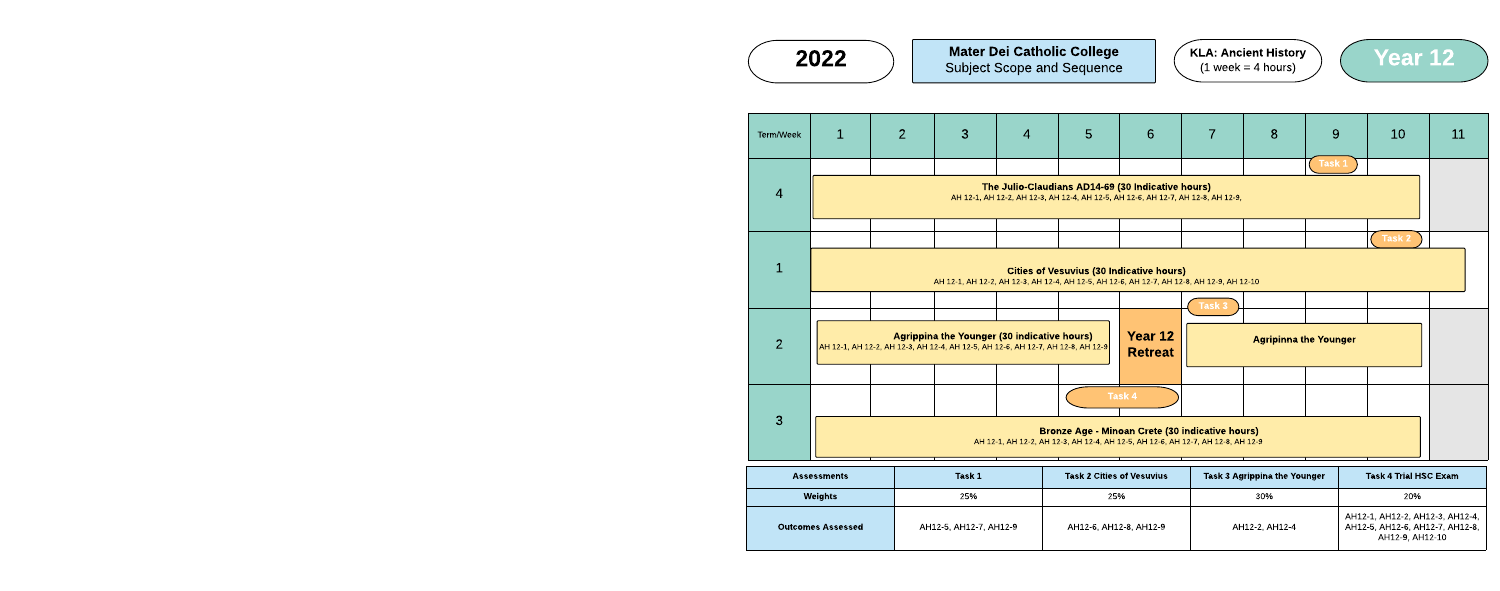# $2022$  ) Mater Dei Catholic College  $(3 \text{ weeks} = 4 \text{ hours})$   $(4 \text{ weeks} = 4 \text{ hours})$   $(5 \text{ years})$ Subject Scope and Sequence





| Term/Week      | $\mathbf{1}$                                                                                                                                                                              | 2 | 3                                                                                                                                                                            | $\overline{4}$ | $5\phantom{1}$ | 6      | $\overline{7}$ | 8 | 9      | 10     | 11 |
|----------------|-------------------------------------------------------------------------------------------------------------------------------------------------------------------------------------------|---|------------------------------------------------------------------------------------------------------------------------------------------------------------------------------|----------------|----------------|--------|----------------|---|--------|--------|----|
|                |                                                                                                                                                                                           |   |                                                                                                                                                                              |                |                |        |                |   |        | Task 1 |    |
| $\overline{4}$ | <b>Operations (30 Indicative hours)</b><br>H1, H2, H3, H4, H5, H6, H7, H8, H9                                                                                                             |   |                                                                                                                                                                              |                |                |        |                |   |        |        |    |
|                |                                                                                                                                                                                           |   |                                                                                                                                                                              | Year 12        |                |        |                |   | Task 2 |        |    |
| $\mathbf{1}$   |                                                                                                                                                                                           |   | <b>Retreat</b><br><b>Finance (30 Indicative hours)</b><br><b>Finance (30 Indicative hours)</b><br>H2, H3, H4, H5, H6, H7, H8, H9, H10<br>H2, H3, H4, H5, H6, H7, H8, H9, H10 |                |                |        |                |   |        |        |    |
|                |                                                                                                                                                                                           |   |                                                                                                                                                                              |                |                |        |                |   | Task 3 |        |    |
| $\overline{2}$ | <b>Marketing (30 Indicative hours)</b><br>H1, H2, H3, H4, H5, H6, H7, H8, H9, H10                                                                                                         |   |                                                                                                                                                                              |                |                |        |                |   |        |        |    |
|                |                                                                                                                                                                                           |   |                                                                                                                                                                              |                |                | Task 4 |                |   |        |        |    |
| $\overline{3}$ | Human Resources Management (30 Indicative hours)<br>H <sub>2</sub> , H <sub>3</sub> , H <sub>4</sub> , H <sub>5</sub> , H <sub>6</sub> , H <sub>7</sub> , H <sub>8</sub> , H <sub>9</sub> |   |                                                                                                                                                                              |                |                |        |                |   |        |        |    |

| <b>Assessments</b>       | <b>Task 1 Operations</b> | <b>Task 2 Finance</b> | <b>Task 3 Marketing</b> | Task 4 Trial HSC Exam               |
|--------------------------|--------------------------|-----------------------|-------------------------|-------------------------------------|
| Weights                  | 20%                      | 20%                   | 30%                     | 30%                                 |
| <b>Outcomes Assessed</b> | H2, H5, H8, H9           | H5, H8, H9, H10       | H4, H6, H7, H8, H9      | H1, H2, H3, H4, H5, H6, H8, H9, H10 |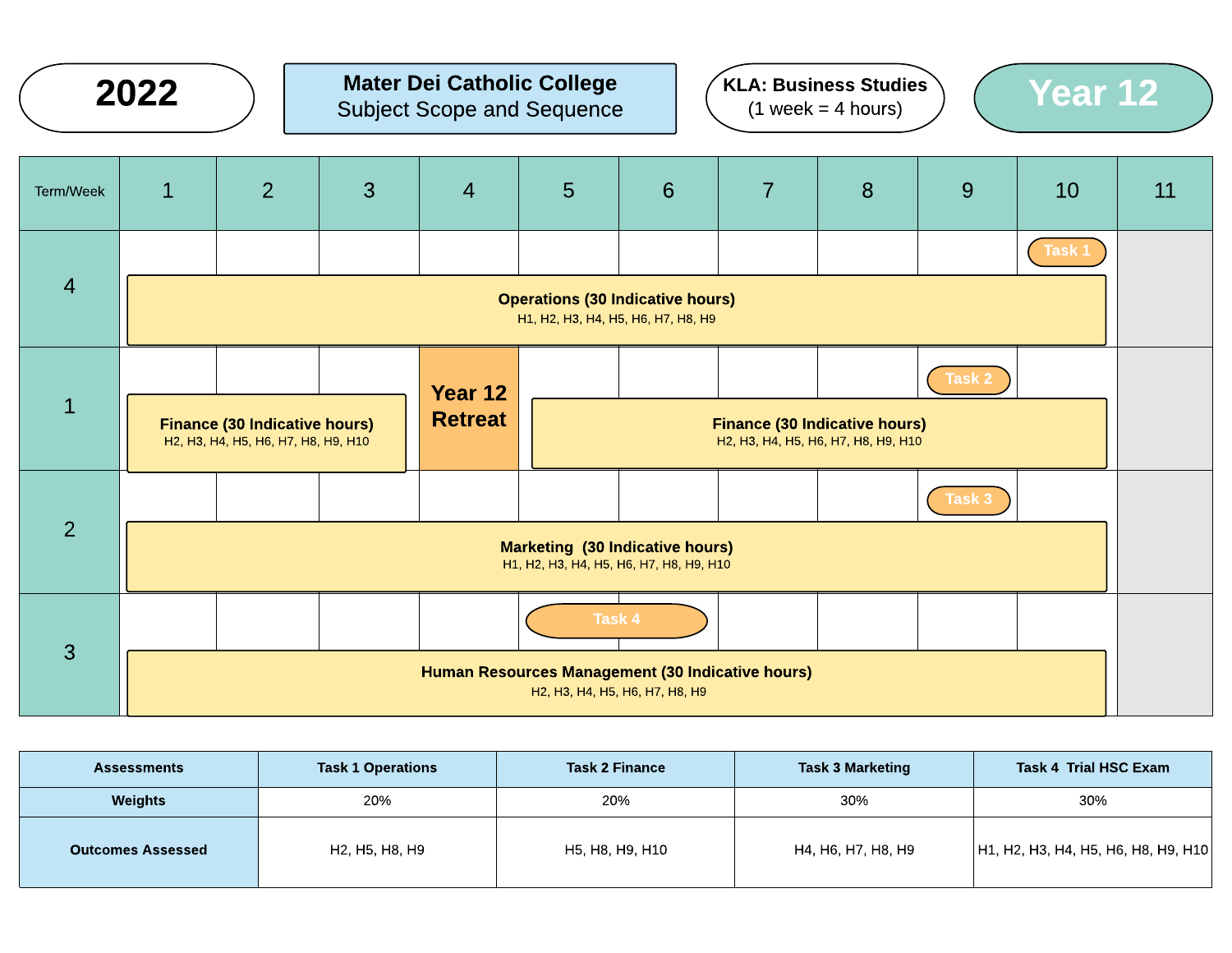

# $2022$  ) Mater Dei Catholic College  $(2022)$  Subject Scope and Sequence  $(1 \text{ week} = 4 \text{ hours})$   $(1 \text{ week} = 4 \text{ hours})$ Subject Scope and Sequence





| Task 1<br>$\overline{4}$<br>The Global Economy - 30 Indicative hours<br>H1, H2, H3, H4, H5, H6, H7, H8, H9, H10, H11, H12<br>Life Skills Outcomes: BELS1, BELS 2, BELS4, BELS5, BELS6, BELS7, BELS8, BELS9<br>Task 2<br>Year 12<br><b>Australia's Place in the Global</b><br>Australia's Place in the Global Economy - 30 Indicative hours<br><b>Retreat</b><br>H1, H2, H4, H5, H7, H8, H9, H10, H11, H12<br><b>Economy - 30 Indicative hours</b><br>Life Skills Outcomes: BELS4, BELS5, BELS6, BELS7, BELS8, BELS9, BELS10, BELS11, BELS12<br>H1, H2, H4, H5, H7, H8, H9, H10, H11, H12<br>Task 3<br>$\overline{2}$<br><b>Economic Issues - 30 Indicative hours</b><br>H1, H2, H4, H7, H9, H10, H11, H12<br>Life Skills Outcomes: BELS4, BELS8, BELS9, BELS10, BELS11, BELS12<br><b>Task 4</b> | Term/Week | $\mathbf{1}$ | $\overline{2}$ | 3 | $\overline{4}$ | $5\overline{)}$ | 6 | 7 | 8 | 9 | 10 | <b>11</b> |
|-------------------------------------------------------------------------------------------------------------------------------------------------------------------------------------------------------------------------------------------------------------------------------------------------------------------------------------------------------------------------------------------------------------------------------------------------------------------------------------------------------------------------------------------------------------------------------------------------------------------------------------------------------------------------------------------------------------------------------------------------------------------------------------------------|-----------|--------------|----------------|---|----------------|-----------------|---|---|---|---|----|-----------|
|                                                                                                                                                                                                                                                                                                                                                                                                                                                                                                                                                                                                                                                                                                                                                                                                 |           |              |                |   |                |                 |   |   |   |   |    |           |
|                                                                                                                                                                                                                                                                                                                                                                                                                                                                                                                                                                                                                                                                                                                                                                                                 |           |              |                |   |                |                 |   |   |   |   |    |           |
|                                                                                                                                                                                                                                                                                                                                                                                                                                                                                                                                                                                                                                                                                                                                                                                                 |           |              |                |   |                |                 |   |   |   |   |    |           |
|                                                                                                                                                                                                                                                                                                                                                                                                                                                                                                                                                                                                                                                                                                                                                                                                 |           |              |                |   |                |                 |   |   |   |   |    |           |
|                                                                                                                                                                                                                                                                                                                                                                                                                                                                                                                                                                                                                                                                                                                                                                                                 |           |              |                |   |                |                 |   |   |   |   |    |           |
|                                                                                                                                                                                                                                                                                                                                                                                                                                                                                                                                                                                                                                                                                                                                                                                                 |           |              |                |   |                |                 |   |   |   |   |    |           |
|                                                                                                                                                                                                                                                                                                                                                                                                                                                                                                                                                                                                                                                                                                                                                                                                 |           |              |                |   |                |                 |   |   |   |   |    |           |
| 3<br><b>Economic Policies and Management - 30 Indicative hours</b><br>H1, H2, H5, H6, H7, H9, H10, H11, H12<br>Life Skills Outcomes: BELS1, BELS2, BELS4, BELS8, BELS9, BELS10, BELS11, BELS12                                                                                                                                                                                                                                                                                                                                                                                                                                                                                                                                                                                                  |           |              |                |   |                |                 |   |   |   |   |    |           |

| <b>Assessments</b>       | Task 1 - Short Answer Q's    | <b>Task 2 - Extended Response</b> | Task 3 - Research & Presentation     | Task 4 - Trial HSC Exam                     |  |
|--------------------------|------------------------------|-----------------------------------|--------------------------------------|---------------------------------------------|--|
| <b>Weights</b>           | 20%<br>25%                   |                                   | 25%                                  | 30%                                         |  |
| <b>Outcomes Assessed</b> | H1, H2, H3, H4, H7, H10, H11 | H1, H3, H4, H7, H10, H11          | $^+$ H1, H2, H4, H5, H6, H7, H8, H10 | H1, H2, H3, H4, H5, H6, H7, H8,<br>H10, H11 |  |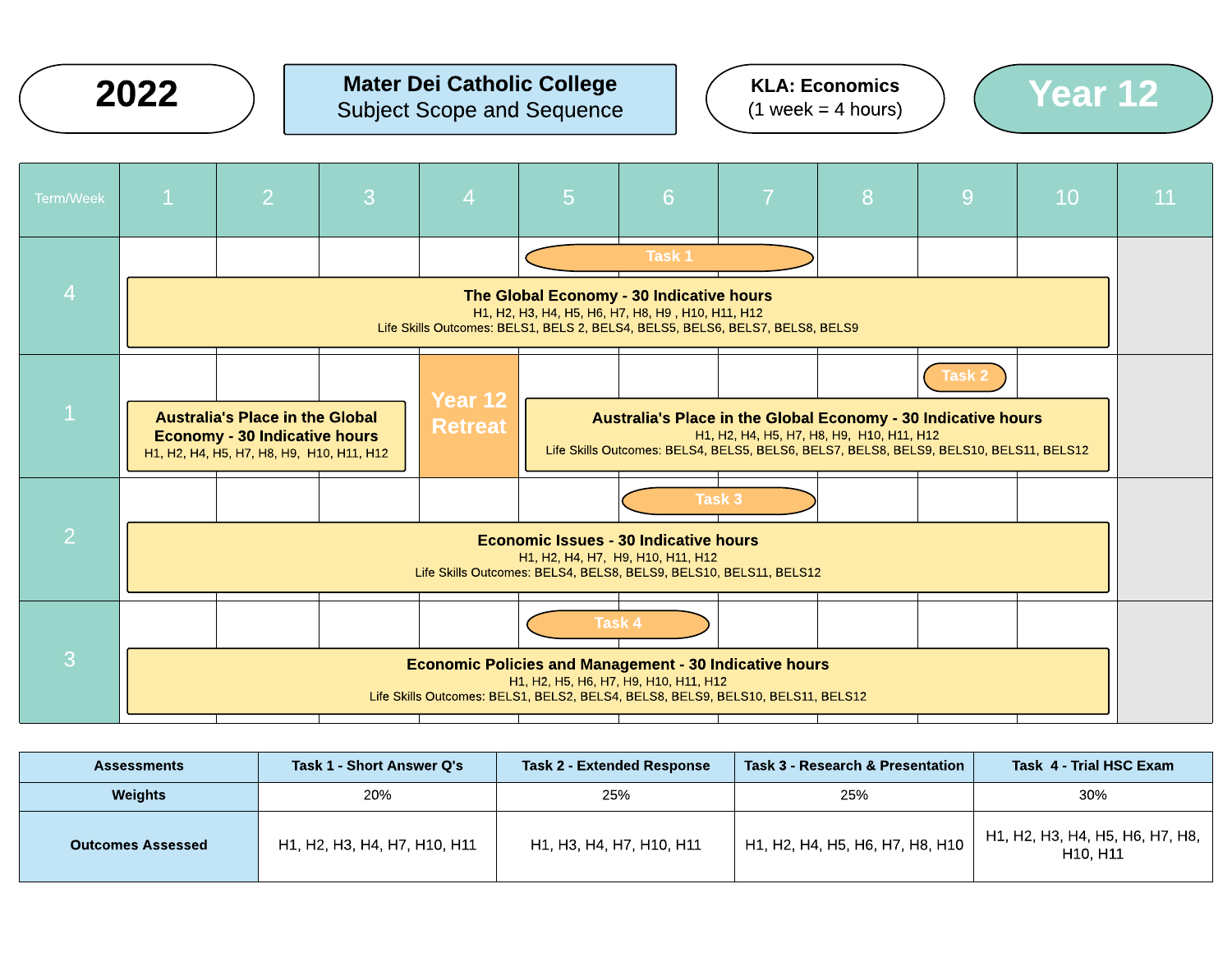

# $2022$  ) Mater Dei Catholic College  $(2022)$  Subject Scope and Sequence  $(1 \text{ week} = 4 \text{ hours})$  (Year 12) Subject Scope and Sequence

KLA: Geography  $(1 \text{ week} = 4 \text{ hours})$ 



| Term/Week      | $\mathbf{1}$                                                                                | $\overline{2}$                                                               | $\mathbf{3}$ | $\overline{4}$                                                                              | 5 | 6      | $\overline{7}$ | 8 | 9      | 10     | 11 |
|----------------|---------------------------------------------------------------------------------------------|------------------------------------------------------------------------------|--------------|---------------------------------------------------------------------------------------------|---|--------|----------------|---|--------|--------|----|
|                |                                                                                             |                                                                              |              |                                                                                             |   |        |                |   | Task 1 |        |    |
| $\overline{4}$ | <b>Ecosystems at Risk (40hrs)</b><br>H1, H2, H5, H6, H7, H8, H9, H10, H11, H12, H13         |                                                                              |              |                                                                                             |   |        |                |   |        |        |    |
|                |                                                                                             |                                                                              |              |                                                                                             |   |        |                |   |        | Task 2 |    |
| $\mathbf{1}$   | <b>Urban Places (40hrs)</b><br>H1, H3, H5, H6, H7, H8, H9, H10, H11, H12, 13                |                                                                              |              |                                                                                             |   |        |                |   |        |        |    |
|                |                                                                                             |                                                                              |              | Task 3                                                                                      |   |        |                |   |        |        |    |
| $\overline{2}$ |                                                                                             | <b>Urban Places (40hrs)</b><br>H1, H3, H5, H6, H7, H8, H9, H10, H11, H12, 13 |              | <b>Economic Activity (40hrs)</b><br>Outcomes H1, H4, H5, H6, H7, H8, H9, H10, H11, H12, H13 |   |        |                |   |        |        |    |
|                |                                                                                             |                                                                              |              |                                                                                             |   | Task 4 |                |   |        |        |    |
| $\overline{3}$ | <b>Economic Activity (40hrs)</b><br>Outcomes H1, H4, H5, H6, H7, H8, H9, H10, H11, H12, H13 |                                                                              |              |                                                                                             |   |        |                |   |        |        |    |

| <b>Assessments</b>       | <b>Task 1 Ecosystem Skills</b> | <b>Task 2 Urban Places</b> | <b>Task 3 Economic Activity</b> | Task 4 Trial HSC Exam      |
|--------------------------|--------------------------------|----------------------------|---------------------------------|----------------------------|
| Weights                  | 25%                            | 25%                        | 25%                             | 25%                        |
| <b>Outcomes Assessed</b> | H1, H2, H10,                   | H3, H7, H9, H13            | H4, H8, H12                     | H1, H6, H10, H11, H12, H13 |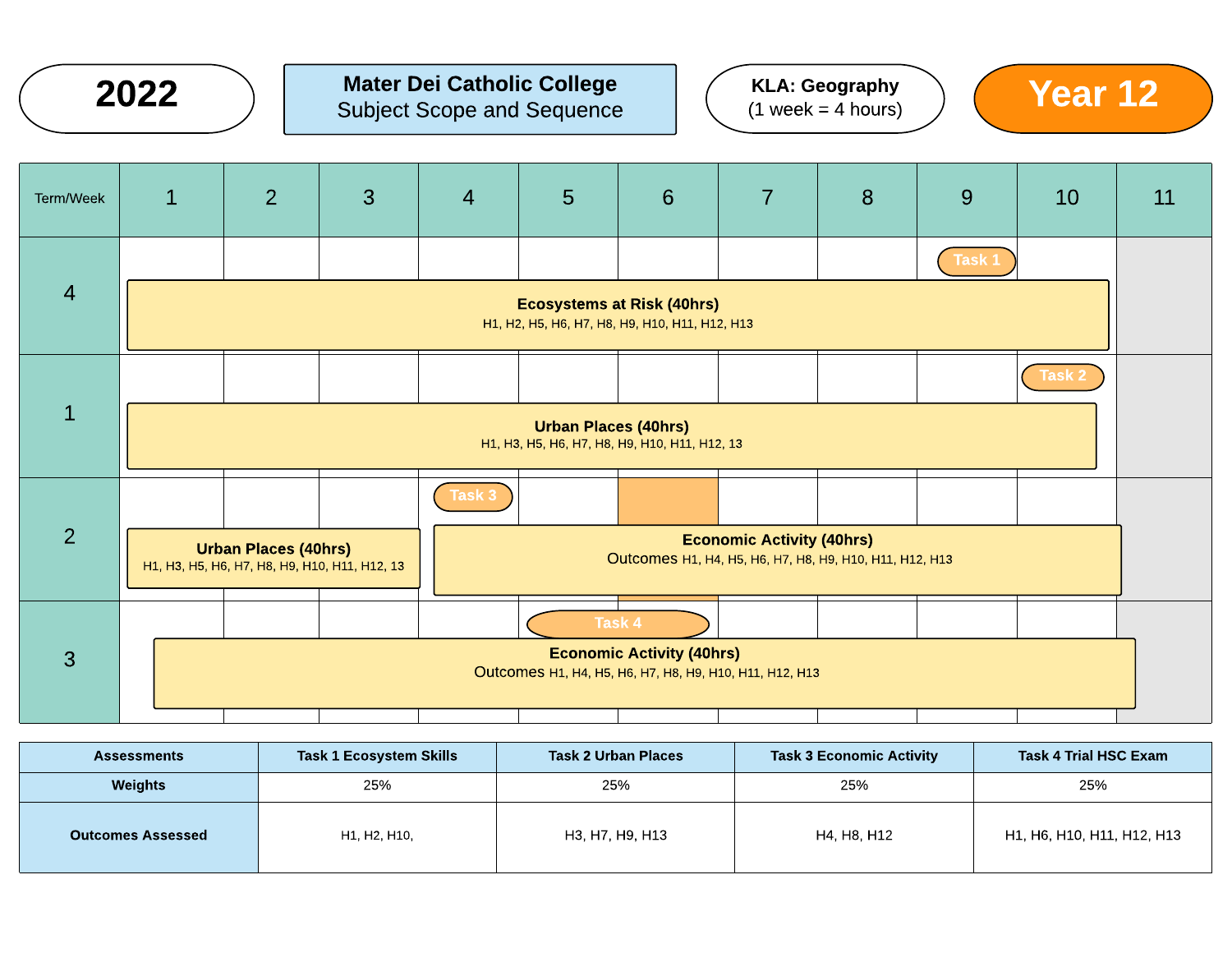

# $2022$  ) Mater Dei Catholic College  $(1 \text{ week} = 4 \text{ hours})$   $(1 \text{ week} = 4 \text{ hours})$   $(1 \text{ week} = 4 \text{ hours})$ Subject Scope and Sequence





| Term/Week      | $\mathbf 1$                                                                                 | $\overline{2}$                                                                                       | 3 | $\overline{4}$        | 5                                                                                       | 6 | $\overline{7}$ | 8                                                                                | 9      | 10                                                                                            | 11 |
|----------------|---------------------------------------------------------------------------------------------|------------------------------------------------------------------------------------------------------|---|-----------------------|-----------------------------------------------------------------------------------------|---|----------------|----------------------------------------------------------------------------------|--------|-----------------------------------------------------------------------------------------------|----|
| $\overline{4}$ |                                                                                             |                                                                                                      |   |                       | Core Part II: Human Rights (24 Indicative hours)<br>H1, H2, H3. H4, H6, H7, H8, H9, H10 |   |                |                                                                                  | Task 1 | <b>Core Part I: Crime</b><br>$\blacktriangleright$ H1, H2, H3, H4, H5, H6,<br>H7, H8, H9, H10 |    |
| $\mathbf{1}$   |                                                                                             | <b>Core Part I: Crime (36 Indicative</b><br><b>hours)</b> H1, H2, H3, H4, H5, H6, H7, H8,<br>H9, H10 |   | Year 12<br>$R$ etreat |                                                                                         |   | <b>Task 2</b>  | Core Part I: Crime (36 Indicative hours) H1, H2, H3, H4, H5, H6, H7, H8, H9, H10 |        |                                                                                               |    |
| $\overline{2}$ | Task 3<br><b>Option 1: Family (30 Indicative hours)</b><br>H1, H4, H5, H6, H7, H8, H9, H10  |                                                                                                      |   |                       |                                                                                         |   |                |                                                                                  |        |                                                                                               |    |
| 3              | Task 4<br><b>Option 2: Shelter (30 Indicative hours)</b><br>H1, H4, H5, H6, H7, H8, H9, H10 |                                                                                                      |   |                       |                                                                                         |   |                |                                                                                  |        |                                                                                               |    |

| <b>Assessments</b>       | $ \textsf{Task 1}$ Human Rights Issue Inquiry $ \;$ | Task 2: Crime Test & In-class | Task 3 Family In-class Essay | <b>Task 4 Trial HSC Exam</b>               |
|--------------------------|-----------------------------------------------------|-------------------------------|------------------------------|--------------------------------------------|
| <b>Weights</b>           | 20%                                                 | 25%                           | 25%                          | 30%                                        |
| <b>Outcomes Assessed</b> | H1, H2, H3, H6, H7, H8, H9                          | H1, H2, H3, H6, H7, H8, H9    | H4, H5, H7, H8, H9, H10      | H1, H2, H3, H4, H5, H6, H7, H8, H9,<br>H10 |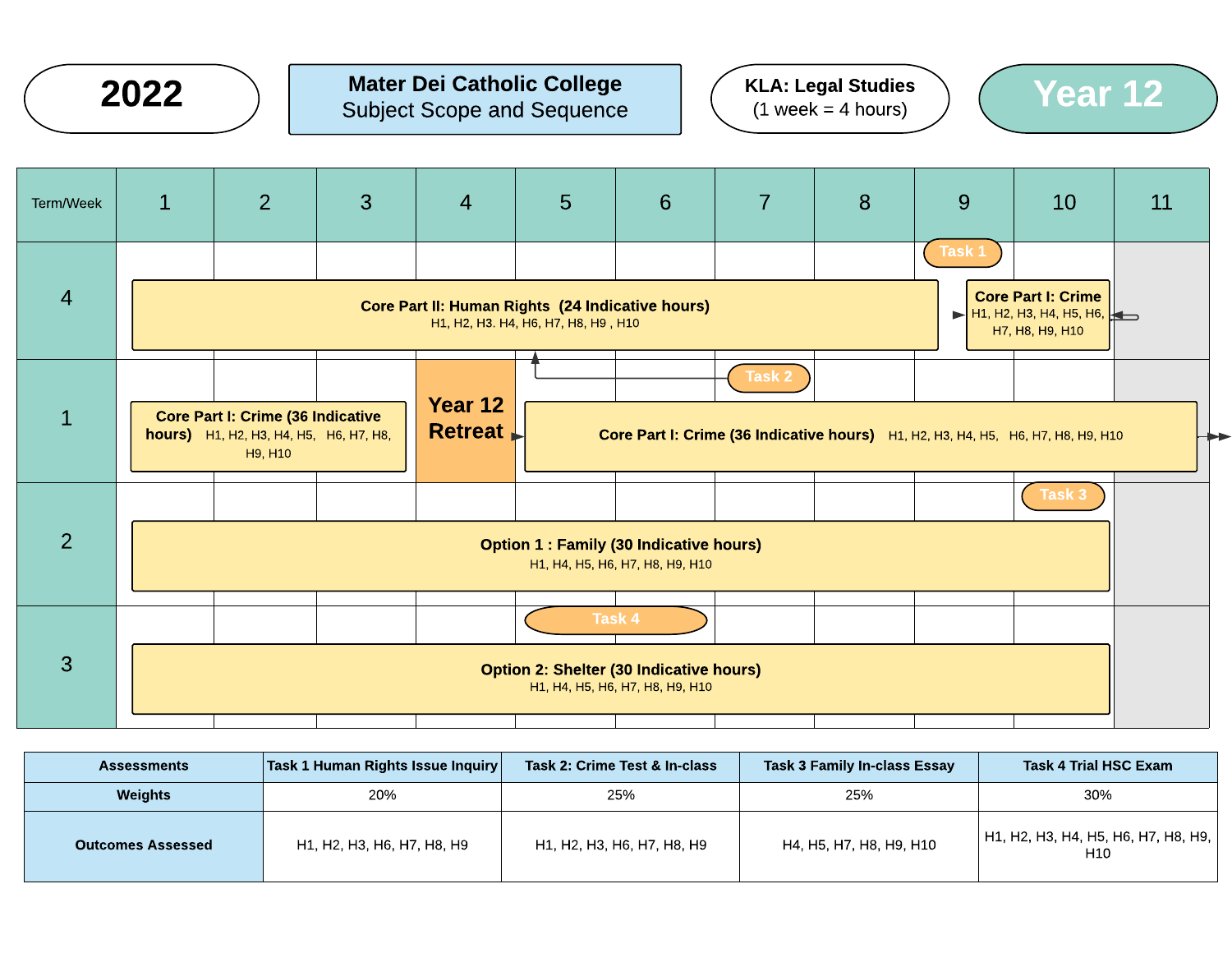# $2022$  ) Mater Dei Catholic College  $(1 \text{ week} = 4 \text{ hours})$  (Year 12) Subject Scope and Sequence



| <b>Task 1</b><br>$\overline{4}$                                                                                                                                                                       |                                                                                                                                                                             |                                                                                   |  |  |  |  |  |  |  |
|-------------------------------------------------------------------------------------------------------------------------------------------------------------------------------------------------------|-----------------------------------------------------------------------------------------------------------------------------------------------------------------------------|-----------------------------------------------------------------------------------|--|--|--|--|--|--|--|
|                                                                                                                                                                                                       |                                                                                                                                                                             |                                                                                   |  |  |  |  |  |  |  |
| MH12-1, MH12-2, MH12-3, MH12-4, MH12-5, MH12-6, MH12-7, MH12-8, MH12 <sup>1</sup> 9                                                                                                                   |                                                                                                                                                                             | Part I: Core Study: Power and Authority in the Modern World (30 Indicative hours) |  |  |  |  |  |  |  |
| <b>Task 2</b>                                                                                                                                                                                         |                                                                                                                                                                             |                                                                                   |  |  |  |  |  |  |  |
| $\mathbf 1$<br>Part II: National Study - Russia and the Soviet Union (30 Indicative hours)<br>MH12-1, MH12-2, MH12-3, MH12-4, MH12-5, MH12-6, MH12-7, MH12-8, MH12-9                                  |                                                                                                                                                                             |                                                                                   |  |  |  |  |  |  |  |
| Task 3                                                                                                                                                                                                |                                                                                                                                                                             |                                                                                   |  |  |  |  |  |  |  |
| Part III: Peace and Conflict: In Europe 1935 - 1945<br>(30 Indicative<br>$\overline{2}$<br>hours)<br><b>Retreat</b><br>MH12-1, MH12-2, MH12-3, MH12-4, MH12-5, MH12-6, MH12-7, MH12-8,<br>MH12-9      | <b>Year 12</b><br>Part III: Peace and Conflict: In Europe 1935 - 1945<br>(30 Indicative hours)<br>MH12-1, MH12-2, MH12-3, MH12-4, MH12-5, MH12-6,<br>MH12-7, MH12-8, MH12-9 |                                                                                   |  |  |  |  |  |  |  |
| Task 4                                                                                                                                                                                                |                                                                                                                                                                             |                                                                                   |  |  |  |  |  |  |  |
| $\mathbf{3}$<br>Part IV:<br>Change in the Modern World: - The Cultural Revolution to Tiananmen Square (30 Indicative Hours)<br>MH12-1, MH12-2, MH12-3, MH12-4, MH12-5, MH12-6, MH12-7, MH12-8, MH12-9 |                                                                                                                                                                             |                                                                                   |  |  |  |  |  |  |  |

| <b>Assessments</b>       | Task 1 In class source analysis | <b>Task 2 Historical Analysis Essay</b>      | Task 3 In class essay                 | <b>Task 4 Trial HSC Exam</b>          |  |
|--------------------------|---------------------------------|----------------------------------------------|---------------------------------------|---------------------------------------|--|
| Weights                  | 20%                             | 30%                                          | 25%                                   | 25%                                   |  |
| <b>Outcomes Assessed</b> | MH12-2 MH12-5 MH12-6            | MH12-2 MH12-3 MH12-4 MH12-5<br>MH12-8 MH12-9 | MH12-1 MH12-2 MH12-5 MH12-7<br>MH12-8 | MH12-3 MH12-4 MH12-5 MH12-7<br>MH12-9 |  |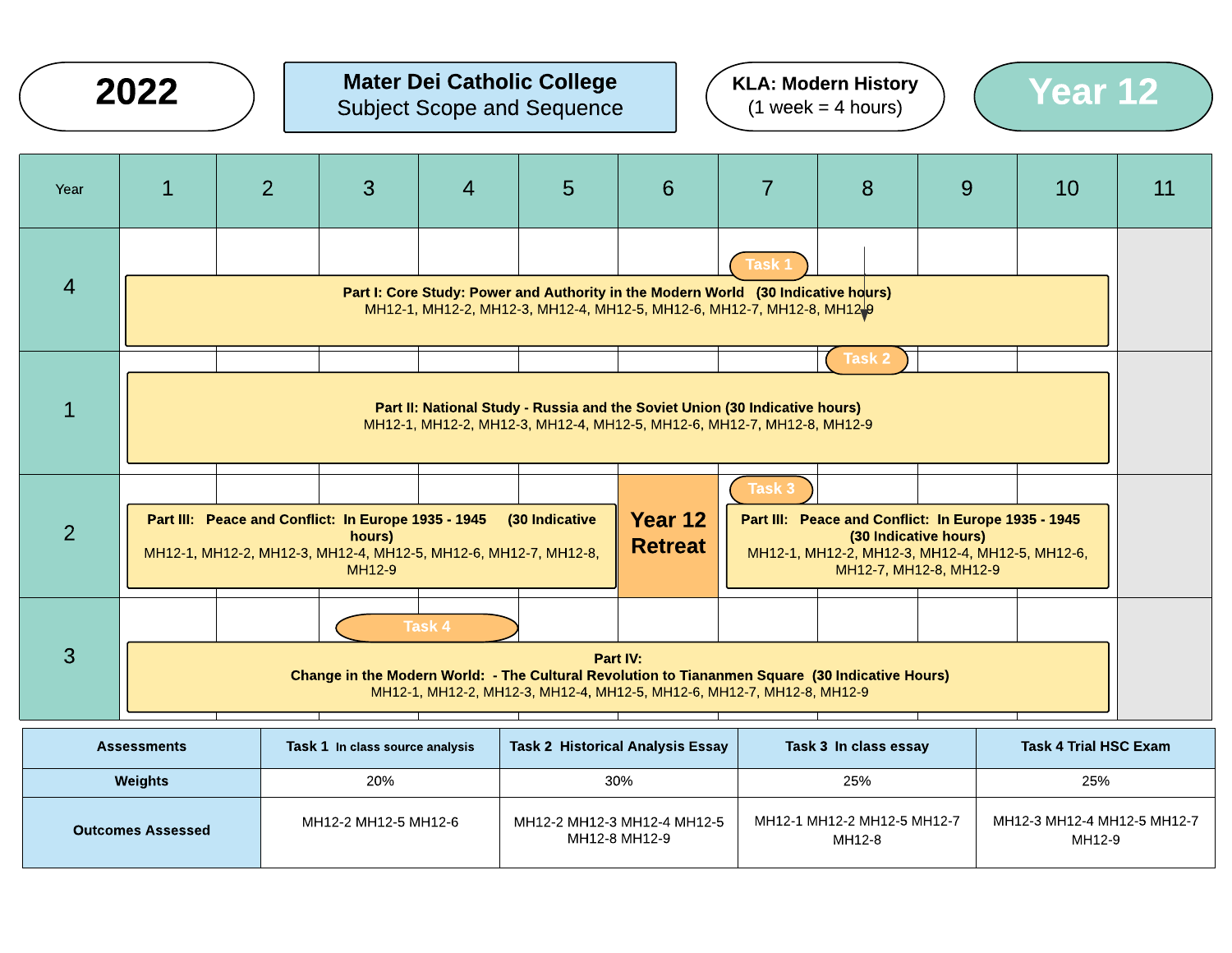

# $2022$  ) Mater Dei Catholic College  $(3 \text{ weeks} = 4 \text{ hours})$   $(4 \text{ weeks} = 4 \text{ hours})$   $(5 \text{ years})$ Subject Scope and Sequence





| Term/Week      | $\mathbf{1}$                                                                                                       | $\overline{2}$                                                                                                            | 3                    | $\overline{4}$ | 5      | 6                    | $\overline{7}$ | 8                                                                                                                 | 9 | 10                                                                                                      | 11 |
|----------------|--------------------------------------------------------------------------------------------------------------------|---------------------------------------------------------------------------------------------------------------------------|----------------------|----------------|--------|----------------------|----------------|-------------------------------------------------------------------------------------------------------------------|---|---------------------------------------------------------------------------------------------------------|----|
|                |                                                                                                                    | Personal Interest Project - Ongoing intergrated into course. (30 Indicative hours) H1, H7, H6, H8, H9, H10, H11<br>Task 1 |                      |                |        |                      |                |                                                                                                                   |   |                                                                                                         |    |
| $\overline{4}$ | Core Topic: 2 - Social & Cultural Continuity & Change (30 indicative hours)<br>H1, H2, H3, H4, H5, H6, H7, H9, H10 |                                                                                                                           |                      |                |        |                      |                |                                                                                                                   |   |                                                                                                         |    |
|                |                                                                                                                    | <b>PIP - Ongoing</b>                                                                                                      |                      | Year 12        |        |                      |                |                                                                                                                   |   | Task 2                                                                                                  |    |
|                |                                                                                                                    | <b>Core Topic: 2 - Social &amp; Cultural</b><br><b>Continuity &amp; Change (30 indicative</b><br>hours)                   |                      | <b>Retreat</b> |        | <b>PIP - Ongoing</b> |                | <b>Core Topic: 2 - Social &amp;</b><br><b>Cultural Continuity &amp;</b><br><b>Change (30 indicative</b><br>hours) |   | <b>Depth Study 2: Popular</b><br><b>Culture (20 Indicative</b><br>hours)<br>H1, H2, H3, H5, H7, H9, H10 |    |
|                |                                                                                                                    |                                                                                                                           | <b>PIP - Ongoing</b> |                |        |                      |                | <b>PIP - Ongoing</b>                                                                                              |   |                                                                                                         |    |
| $\overline{2}$ | Depth Study 2: Popular Culture (20 Indicative hours)<br>H1, H2, H3, H5, H7, H9, H10                                |                                                                                                                           |                      |                |        |                      |                |                                                                                                                   |   |                                                                                                         |    |
|                |                                                                                                                    | Task 3                                                                                                                    |                      |                | Task 4 |                      |                |                                                                                                                   |   |                                                                                                         |    |
| 3              | Depth Study 1: Belief systems and ideologies (20 Indicative hours)<br>H1, H2, H3, H5, H7, H9, H10                  |                                                                                                                           |                      |                |        |                      |                |                                                                                                                   |   |                                                                                                         |    |
|                |                                                                                                                    |                                                                                                                           |                      |                |        |                      |                |                                                                                                                   |   |                                                                                                         |    |

| <b>Assessments</b>       | <b>Task 1 PIP Progress Report</b> | Task 2 Research Task Social &<br><b>Cultural Continuity &amp; Change</b> | Task 3 In class Task<br><b>Popular Culture</b> | Task 4 Trial HSC Exam |
|--------------------------|-----------------------------------|--------------------------------------------------------------------------|------------------------------------------------|-----------------------|
| Weights                  | 20%                               | 20%                                                                      | 30%                                            | 30%                   |
| <b>Outcomes Assessed</b> | H1, H7, H8, H10                   | H1, H5, H7, H10                                                          | H1, H2, H5, H10                                | H1, H3, H4, H9, H10   |